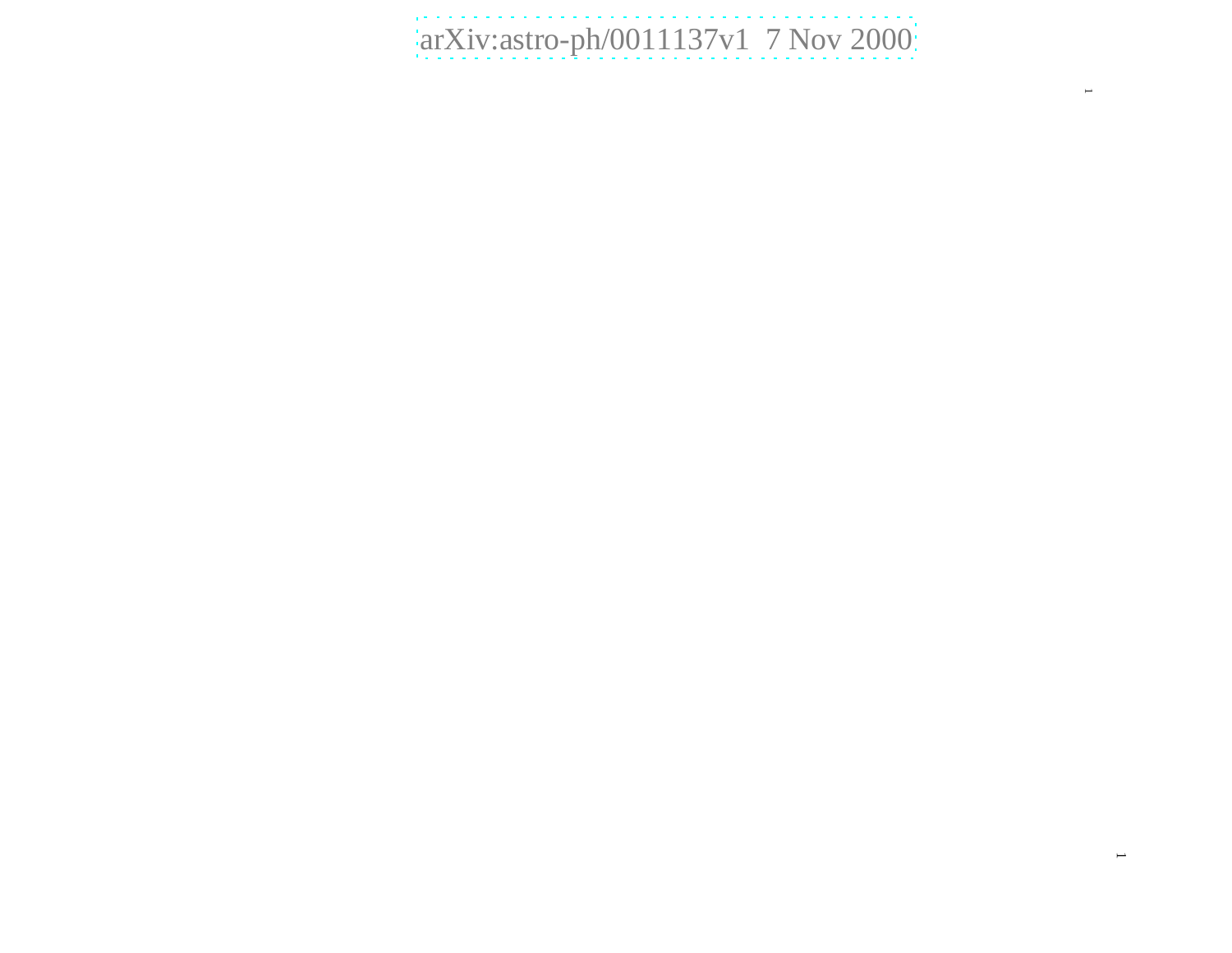Your thesaurus codes are: N08,08.16.2,13.09.6



## Incidence and survival of remnant disks around main-sequence stars

H.J. Habing<sup>1</sup>, C. Dominik<sup>1</sup>, M. Jourdain de Muizon<sup>2,3</sup>, R.J. Laureijs<sup>4</sup>, M.F. Kessler<sup>4</sup>, K. Leech<sup>4</sup>, L. Metcalfe $^4$ , A. Salama $^4$ , R. Siebenmorgen $^4$ , N. Trams $^4$ , and P. Bouchet $^5$ 

<sup>1</sup> Sterrewacht, Leiden, P.O. Box 9513, NL-2300 RA Leiden, The Netherlands

<sup>2</sup> DESPA, Observatoire de Paris, F-92190 Meudon, France

<sup>3</sup> LAEFF-INTA, ESA Vilspa, PO Box 50727, 28080 E-Madrid, Spain

4 ISO Data Center, Astrophysics Division of ESA, Vilspa, PO Box 50727, E-28080 Madrid, Spain

<sup>5</sup> Cerro Tololo Inter-American Observatory, NOAO, Casilla 603, La Serena, Chile 1353

Received: ; accepted:

**Abstract.** We present photometric ISO 60 and 170  $\mu$ m measurements, complemented by some IRAS data at 60  $\mu$ m, of a sample of 84 nearby main-sequence stars of spectral class A, F, G and K in order to determine the incidence of dust disks around such main-sequence stars. Fifty stars were detected at  $60 \mu m$ ; 36 of these emit a flux expected from their photosphere while 14 emit significantly more. The excess emission we attribute to a circumstellar disk like the ones around Vega and  $\beta$  Pictoris. Thirty four stars were not detected at all; the expected photospheric flux, however, is so close to the detection limit that the stars cannot have an excess stronger than the photospheric flux density at 60  $\mu$ m.

Of the stars younger than 400 Myr one in two has a disk; f[or the older stars this is true for only one in ten.](#page-14-0) We conclude that most stars arrive on the main sequence surrounded by a disk; this disk then decays in about 400 Myr. Because (i) the dust particles disappear and must be replenished on a much shorter time scale and (ii) the collision of planetesimals is a good source of new dust, we suggest that the rapid decay of the disks is caused by the destruction and escape of planetesimals. We suggest that the dissipation of the disk is related to the heavy bombardment phase in our Solar System. Whether all stars arrive on the main sequence surrounded by a disk cannot be est[ablished: some very young stars do not have a disk.](#page-14-0) And not all stars destroy their disk in a similar way: some stars as old as the Sun still have significant disks.

Key words: Stars: Planetary systems – Infrared: stars

## 1. Introduction

In 1983, while using standard stars to calibrate the IRAS photometry, [Aumann et al. \(1984](#page-13-0)) discovered that Vega  $(\alpha$  Lyr), one of the best calibrated and most used photometric standards in the visual wavelength range, emits much more energy at mid- and far-infrared wavelengths than its photosphere produces. Because the star is not reddened Aumann et al. proposed that the excess IR radiation is emitted by small, interplanetary-dust particles in a disk rather than in a spherical envelope. This proposal was confirmed by [Smith & Terrile \(1984](#page-14-0)) who detected a flat source of scattered light around  $\beta$  Pic, one of the other Vega–like stars detected in the IRAS data [\(Gillett](#page-14-0) 1986), and the one with the strongest excess. The disk around Vega and other main-sequence stars is the remnant of a much stronger disk built up during the formation of the stars. [Aumann et al. \(1984\)](#page-13-0) pointed out that such disks have a lifetime much shorter than the stellar age and therefore need to be rebuilt continuously; collisions between asteroids are a probable source of new dust ([Weissman 1984\)](#page-14-0). Except for the somewhat exceptional case of  $\beta$  Pic [\(Hobbs et al. 1985\)](#page-14-0) and in spite of several deep searches no trace of any gas has ever been found in the disks around main-sequence stars; see e.g. [Liseau](#page-14-0) (1999).

Since 1984 the search for and the study of remnant disks has made substantial progress by the discovery of numerous "fatter" disks around pre-main sequence stars that contain dust and gas; for overviews see Beckwith  $\&$ [Sargent \(1996](#page-13-0)), [Sargent & Welch \(1993\)](#page-14-0), [van Dishoeck &](#page-14-0) [Blake \(1998\)](#page-14-0). The IRAS data base also contains detections of Vega-like disks around red giant stars that have developed from A and F-type main-sequence stars([Plets](#page-14-0) et al. 1997).

The discovery of Aumann et al. has prompted deeper searches in the IRAS data base with different strategies ([Aumann 1985;](#page-13-0) [Walker & Wolstencroft 1988; Mannings](#page-14-0)

Send offprint requests to: habing@strw.leidenuniv.nl (H. J. Habing)

<sup>⋆</sup> Bas[ed on observations with ISO, an ESA project with in](#page-14-0)struments funded by ESA Member States (especially the PI countries: France, Germany, The Netherlands and the United Kingdom) and with the participation of ISAS and NASA.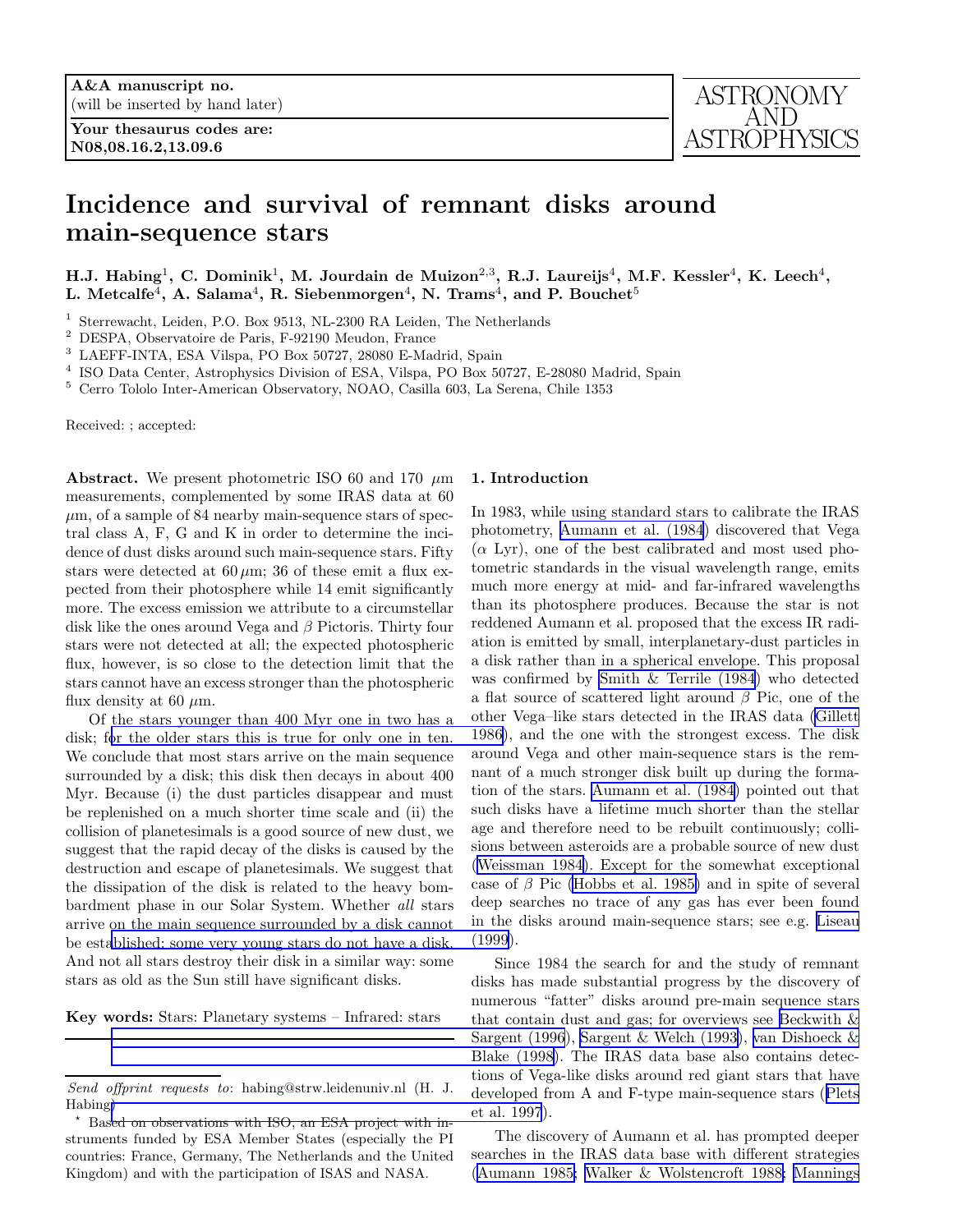<span id="page-2-0"></span>& Barlow 1998). For a review see [Backman & Paresce](#page-13-0) (199[3\).](#page-13-0) Recently [Plets & Vynckier \(1999\)](#page-14-0) have discussed these earlier results and concluded that a significant excess at  $60\mu$ m is found in  $13 \pm 10\%$  of all main sequence stars with spectral type A, F, G and K. Unfortunately all these studies based on IRAS data only were affected by severe selection effects and did not answer important questions such as: Will a star loose its disk when it grows older? On whatt[ime-scale? Does the presence of planets depend on](#page-14-0) the stellar main-sequence mass? Do multiple stars have disks more, or less frequently? Do stars that formed in clusters have disks less often? With such questions unanswered we clearly do not understand the systematics of the formation of solar systems.

Here we present results of a continuation with ISO ([Kessler et al. 1996\)](#page-14-0) of the succesful search of IRAS. Our aim has been to obtain a better defined sample of stars. The major step forward in this paper is not in the detection of more remnant disks, but in reliable information about the presence or absence of a disk. Earlier reports on results from our program have been given in [Habing](#page-14-0) et al. [\(1996](#page-14-0)), [Dominik et al. \(1998](#page-13-0)), [Jourdain de Muizon](#page-14-0) et al.([1999\)](#page-14-0) and [Habing et al. \(1999\)](#page-14-0).

## 2. Selecting and preparing the sample

Stars were selected so that their photospheric flux was within our sensitivity limit. Any excess would then appear immediately. We also wanted to make certain that any excess flux should be attributed to a circumstellar disk and not to some other property of the star, such as circumstellar matter ejected during the stellar evolution or to the presence of a red companion.

In selecting our stars we used the following criteria:

- We selected main-sequence stars with an expected photospheric flux at 60  $\mu$ m larger than 30 mJy. We started from a list of infrared flux densities calculated by [John](#page-14-0)[son & Wright \(1983\)](#page-14-0) for 2000 stars contained in a catalogue of stars within 25 pc by [Woolley et al. \(1970](#page-14-0)). The limit of 30 mJy was based on the sensitivity of ISOPHOT [\(Lemke et al. 1996](#page-14-0)) as announced before launch by [Klaas et al. \(1994\)](#page-14-0).
- We removed all stars with peculiarities in their spectra for which an accurate infrared flux density could not be predicted. This made us eliminate all O and B stars (emission lines, free-free IR excess) and all M stars (molecular spectra not well understood).
- We also removed all spectroscopic double stars. Visual double stars were rejected when the companion lies within 1 arcminute *and* its V-magnitude differs by less than 5 magnitudes; any remaining companion will contribute less than 10% of the 60  $\mu$ m flux as one may show through Eq. 1.
- We also excluded variable stars; the variability of all stars has been checked a posteriori using the photom-

etry in the band at  $0.6 \mu m$  given in the Hipparcos catalogue [\(Perryman et al. 1997](#page-14-0)); in all cases the stellar magnitude is constant within 0.07 magnitude.

To illustrate what stars are bright enough to be included we use an equation that gives the stellar colour,  $(V - [60\mu m])$ , as a function of  $(B - V)$ . The equation has been derived empirically from IRAS data by [Waters et al.](#page-14-0) (1987); we use a slightly different version given by H. Plets (private communication):

$$
V - [60\mu m] = 0.01 + 2.99(B - V)
$$
  
-1.06(B - V)<sup>2</sup> + 0.47(B - V)<sup>3</sup> (1)

The zero point in this equation has a formal error of 0.01. Intrinsic, reddening-free  $(B-V)$  values must be used, but all our stars are nearby and we assume that the measured values are reddening-free. A posteriori we checked that we may safely ignore the reddening produced by the disks that we detected; only in the case of  $\beta$  Pic is a small effect expected. Adopting a flux density of 1.19 Jy for  $[60 \mu m] =$ 0 we find apparent-magnitude limits and distance limits of suitable main-sequence stars as summarized in Table 1. The distance limit varies strongly with spectral type.

Table 1. Apparent magnitude and distance from the Sun (in parsec) of main-sequence stars with a 60  $\mu$ m flux density of 30 mJy.

| $Sp. Type \nvert A0 \nvert A5$ F0 F5 G0 G5 K0 K5 |  |  |  |  |
|--------------------------------------------------|--|--|--|--|
| $V(mag)$ 4.0 4.4 4.8 5.2 5.7 6.0 6.8 7.4         |  |  |  |  |
| $d(pc)$ 45 31 25 19 15 13 10 7.5                 |  |  |  |  |

Table [2](#page-3-0) contains basic data on all stars from the sample for which we present ISO data. Columns 1 and 2 contain the number of the star in the HD and in the Hipparcos Catalogue [\(Perryman et al. 1997\)](#page-14-0) and column 3 the name. V and  $B - V$  have been taken from the Geneva photometric catalogue [\(Kunzli et al. 1997\)](#page-14-0). Columns 6 and 7 contain the distance and the spectral type as given in the Hipparcos Catalog [\(Perryman et al. 1997](#page-14-0)). The age given in column 8 is from [Lachaume et al. \(1999](#page-14-0)), where errors in the age determinations are discussed. The effective temperature in column 11 has been derived by fitting Kurucz' model atmospheres to the Geneva photometry; we will need this temperature to calculate the dust mass from the flux-density excess at 60  $\mu$ m.

#### 3. Measurements, data reduction, checks

#### 3.1. Measurements

Pre-launch recommendations made us start with chopped measurements (observing mode PHT03; see [Laureijs et al.](#page-14-0)  $(2000)$  at 60, 90, 135 and 170  $\mu$ m. After a few months of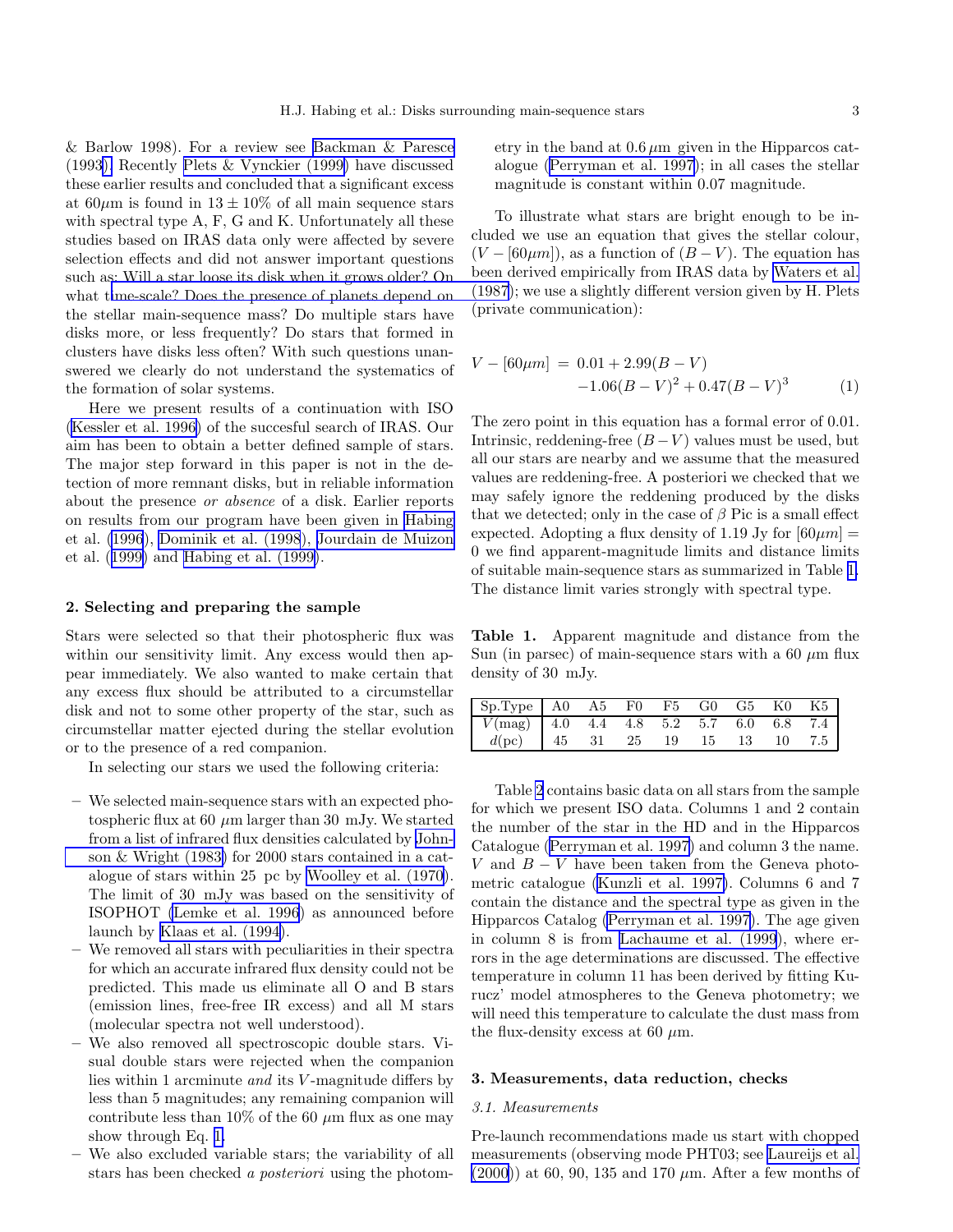<span id="page-3-0"></span>Table 2. The stars of the sample

| HD               | HIP              | Name                               | V                | $B-V$           | d               | Spect.                  | age           | $T_{\rm eff}$ |
|------------------|------------------|------------------------------------|------------------|-----------------|-----------------|-------------------------|---------------|---------------|
| (1)              | (2)              | (3)                                | mag<br>(4)       | mag<br>(5)      | pc<br>(6)       | (7)                     | Gyrs<br>(8)   | Κ<br>(9)      |
| 693              | $91\overline{0}$ | 6 Cet                              | 4.89             | 0.49            | 18.9            | F5V                     | 5.13          | 6210          |
| 1581             | 1599             | $\zeta$ Tuc                        | 4.23             | 0.58            | 8.6             | F9V                     | 6.46          | 5990          |
| 2151             | 2021             | $\beta$ Hyi                        | 2.82             | 0.62            | 7.5             | G2IV                    | $5.37\,$      | 5850          |
| 4628<br>4813     | 3765<br>3909     | $\phi^2$ Cet                       | 5.74<br>5.17     | 0.89<br>0.51    | 7.5<br>15.5     | K2V<br>F7IV-V           | 7.94<br>1.38  | 5050<br>6250  |
| 7570             | 5862             | $\nu$ Phe                          | 4.97             | 0.57            | 15.1            | F8V                     | 3.16          | 6080          |
| 9826             | 7513             | 50 And                             | 4.10             | 0.54            | 13.5            | F8V                     | 2.88          | 6210          |
| 10700            | 8102             | $\tau$ Cet                         | 3.49             | 0.73            | 3.6             | G8V                     | 7.24          | 5480          |
| 10780<br>12311   | 8362<br>9236     | $\alpha$ Hyi                       | 5.63<br>2.86     | 0.80<br>0.29    | 10.0<br>21.9    | K0V<br>F <sub>0</sub> V | 2.82<br>0.81  | 5420<br>7080  |
| 13445            | 10138            |                                    | 6.12             | 0.81            | 10.9            | K <sub>0</sub> V        | 5.37          | 5400          |
| 14412            | 10798            |                                    | 6.33             | 0.72            | 12.7            | G8V                     | 7.24          | 5420          |
| 14802            | 11072<br>11001   | $\kappa$ For                       | 5.19<br>4.08     | 0.61<br>0.03    | 21.9            | G2V<br>A3V              | 5.37          | 5850          |
| 15008<br>17051   | 12653            | $\delta$ Hyi<br>$\iota$ Hor        | 5.40             | 0.56            | 41.5<br>17.2    | G3IV                    | 0.45<br>3.09  | 8920<br>6080  |
| 17925            | 13402            |                                    | 6.05             | 0.86            | 10.4            | K1V                     | 0.08          | 5000          |
| 19373            | 14632            | $\iota$ Per                        | 4.05             | 0.60            | $10.5\,$        | G0V                     | 3.39          | 6040          |
| 20630            | 15457            | $\kappa^1$<br>Cet<br>$\zeta^1$ Ret | 4.84             | 0.68            | 9.2             | G5Vv                    | 0.30          | 5750          |
| 20766<br>20807   | 15330<br>15371   | $\zeta^2$<br>Ret                   | $5.53\,$<br>5.24 | 0.64<br>0.60    | 12.1<br>12.1    | G2V<br>G1V              | 4.79<br>7.24  | 5750<br>5890  |
| 22001            | 16245            | $\kappa$ Ret                       | 4.71             | 0.41            | 21.4            | F5IV-V                  | 2.04          | 6620          |
| 22049            | 16537            | $\epsilon$ Eri                     | 3.72             | 0.88            | 3.2             | K2V                     | 0.33          | 5000          |
| 22484            | 16852            | 10 Tau                             | 4.29             | 0.58            | 13.7            | F9V<br>K <sub>2</sub> V | 5.25          | 5980          |
| 23249<br>26965   | 17378<br>19849   | $\delta$ Eri<br>$o^2$ Eri          | 3.52<br>4.43     | 0.92<br>0.82    | 9.0<br>$5.0\,$  | K1V                     | 7.59<br>7.24  | 5000<br>5100  |
| 30495            | 22263            | 58 Eri                             | 5.49             | 0.63            | 13.3            | G3V                     | 0.21          | 5820          |
| 33262            | 23693            | $\zeta$ Dor                        | 4.71             | 0.53            | 11.7            | F7V                     | 2.95          | 6160          |
| 34411            | 24813            | $\lambda$ Aur                      | 4.69             | 0.63            | 12.7            | G0V                     | 6.76          | 5890          |
| 37394<br>38392   | 26779            |                                    | 6.21<br>6.15     | 0.84<br>0.94    | 12.2<br>9.0     | K1V<br>K2V              | 0.34<br>0.87  | 5100<br>4950  |
| 38393            | 27072            | $\gamma$ Lep                       | 3.59             | 0.48            | 9.0             | F7V                     | 1.66          | 6400          |
| 38678            | 27288            | $\zeta$ Lep                        | 3.55             | 0.10            | $21.5\,$        | A2Vann                  | 0.37          | 8550          |
| 39060<br>43834   | 27321<br>29271   | $\beta$ Pic<br>$\alpha$ Men        | 3.85<br>5.08     | 0.17<br>0.71    | 19.3<br>10.2    | A3V<br>G5V              | 0.28<br>7.24  | 8040<br>5630  |
| 48915            | 32349            | $\alpha$ CMa                       | $-1.44$          | 0.01            | 2.6             | A0m                     |               | 9920          |
| 50281            | 32984            |                                    | 6.58             | 1.07            | 8.7             | K3V                     | 2.63          | 5000          |
| 61421            | 37279            | $\alpha$ CMi                       | 0.40             | 0.43            | 3.5             | F5IV-V                  | 1.70          | 6700          |
| 74956<br>75732   | 42913<br>43587   | $\delta$ Vel<br>$\rho^1$ Cnc       | 1.93<br>5.96     | 0.04<br>0.87    | 25.0<br>12.5    | A1V<br>G8V              | 0.35<br>5.01  | 9200<br>5300  |
| 80007            | 45238            | $\beta$ Car                        | 1.67             | 0.07            | 34.1            | A <sub>2IV</sub>        |               | 8600          |
| 95418            | 53910            | $\beta$ UMa                        | 2.34             | 0.03            | 24.4            | A1V                     | 0.36          | 9530          |
| 102647           | 57632            | $\beta$ Leo                        | 2.14             | 0.09            | 11.1            | A3Vvar                  | 0.24          | 8580          |
| 102870<br>103287 | 57757<br>58001   | $\beta$ Vir<br>$\gamma$ UMa        | 3.59<br>2.41     | 0.52<br>0.04    | 10.9<br>25.7    | F8V<br>${\rm A0V}$ SB   | 2.63<br>0.38  | 6180<br>9440  |
| 106591           | 59774            | $\delta$ UMa                       | 3.32             | 0.08            | 25.0            | A3Vvar                  | 0.48          | 8630          |
| 110833           | 62145            |                                    | 7.01             | 0.94            | 15.1            | K3V                     | 12.60         | 5000          |
| 112185<br>114710 | 62956<br>64394   | $\epsilon$ UMa<br>$\beta$ Com      | 1.76<br>4.23     | $-0.02$<br>0.57 | 24.8<br>$9.2\,$ | A0p<br>$_{\rm GOV}$     | 0.30<br>3.63  | 9780<br>6030  |
| 116842           | 65477            | 80 UMa                             | 3.99             | 0.17            | 24.9            | $_{\rm A5V}$            | 0.32          | 8000          |
| 126660           | 70497            | $\theta$ Boo                       | 4.04             | 0.50            | 14.6            | F7V                     | 2.95          | 6280          |
| 128167           | 71284            | $\sigma$ Boo                       | 4.46             | 0.36            | 15.5            | F3Vwvar                 | 1.70          | 6770          |
| 134083<br>139664 | 73996<br>76829   | 45 Boo<br>$g$ Lup                  | 4.93<br>4.64     | 0.43<br>0.41    | 19.7<br>17.5    | F5V<br>F5IV-V           | 1.82<br>1.12  | 6500<br>6680  |
| 142373           | 77760            | $\chi$ Her                         | 4.60             | 0.56            | 15.9            | F9V                     | 8.51          | 5840          |
| 142860           | 78072            | $\gamma$ Ser                       | 3.85             | 0.48            | 11.1            | F6V                     | 3.24          | 6330          |
| 149661<br>154088 | 81300<br>83541   | 12 Oph                             | 5.77             | 0.83            | 9.8<br>18.1     | $_{\rm K2V}$<br>K1V     | 2.09<br>7.24  | 5200          |
| 156026           | 84478            |                                    | 6.59<br>6.33     | 0.81<br>1.14    | 6.0             | K5V                     | 0.63          | 5000<br>4350  |
| 157214           | 84862            | 72 Her                             | 5.38             | 0.62            | 14.4            | G0V                     | 7.24          | 5790          |
| 157881           | 85295            |                                    | 7.54             | 1.36            | 7.7             | K7V                     | 5.25          | 3950          |
| 160691<br>161797 | 86796<br>86974   | $\mu$ Ara<br>$\mu$ Her             | 5.12<br>3.42     | 0.69<br>0.75    | 15.3<br>8.4     | G5V<br>G5IV             | 6.17<br>4.79  | 5750<br>5670  |
| 166620           | 88972            |                                    | 6.38             | 0.88            | 11.1            | $_{\rm K2V}$            | 7.24          | 4970          |
| 172167           | 91262            | $\alpha$ Lyr                       | 0.03             | 0.00            | 7.8             | A0Vvar                  | 0.35          | 9620          |
| 173667           | 92043<br>96100   | $110$ Her                          | 4.19             | 0.48            | 19.1            | F6V                     | 2.40<br>5.50  | 6370          |
| 185144<br>185395 | 96441            | $\sigma$ Dra<br>$\theta$ Cyg       | 4.67<br>4.49     | 0.79<br>0.40    | 5.8<br>18.6     | K0V<br>F4V              | 1.29          | 5330<br>6750  |
| 187642           | 97649            | $\alpha$ Aql                       | 0.76             | 0.22            | 5.1             | A7IV-V                  | 1.23          | 7550          |
| 188512           | 98036            | $\beta$ Aql                        | 3.71             | 0.86            | 13.7            | G8IV                    | 4.27          | 5500          |
| 190248<br>191408 | 99240<br>99461   | $\delta$ Pav                       | 3.55<br>5.32     | 0.75<br>0.87    | 6.1<br>6.0      | G5IV-Vvar<br>K2V        | 5.25<br>7.24  | 5650<br>4700  |
| 192310           | 99825            |                                    | 5.73             | 0.88            | 8.8             | K3V                     |               | 5000          |
| 197692           | 102485           | $\psi$ Cap                         | 4.13             | 0.43            | 14.7            | F5V                     | 2.00          | 6540          |
| 198149           | 102422           | $\eta$ Cep                         | 3.41             | 0.91            | 14.3            | K0IV                    | 7.94          | 5000          |
| 203280<br>203608 | 105199<br>105858 | $\alpha$ Cep<br>$\gamma$ Pav       | 2.45<br>4.21     | 0.26<br>0.49    | 15.0<br>9.2     | A7IV-V<br>F6V           | 0.89<br>10.50 | 7570<br>6150  |
| 207129           | 107649           |                                    | 5.57             | 0.60            | 15.6            | G2V                     | 6.03          | 5930          |
| 209100           | 108870           | $\zeta$ Ind                        | 4.69             | 1.06            | 3.6             | K5V                     | 1.29          | 4600          |
| 215789           | 112623           | $\epsilon$ Gru<br>$\alpha$ Psa     | 3.49             | 0.08            | 39.8            | A3V<br>A3V              | 0.54          | 8420          |
| 216956<br>217014 | 113368<br>113357 | 51 Peg                             | 1.17<br>5.45     | 0.15<br>0.67    | 7.7<br>15.4     | G5V                     | 0.22<br>5.13  | 8680<br>5810  |
| 219134           | 114622           |                                    | 5.57             | 1.00            | 6.5             | K3Vvar                  | 12.60         | 4800          |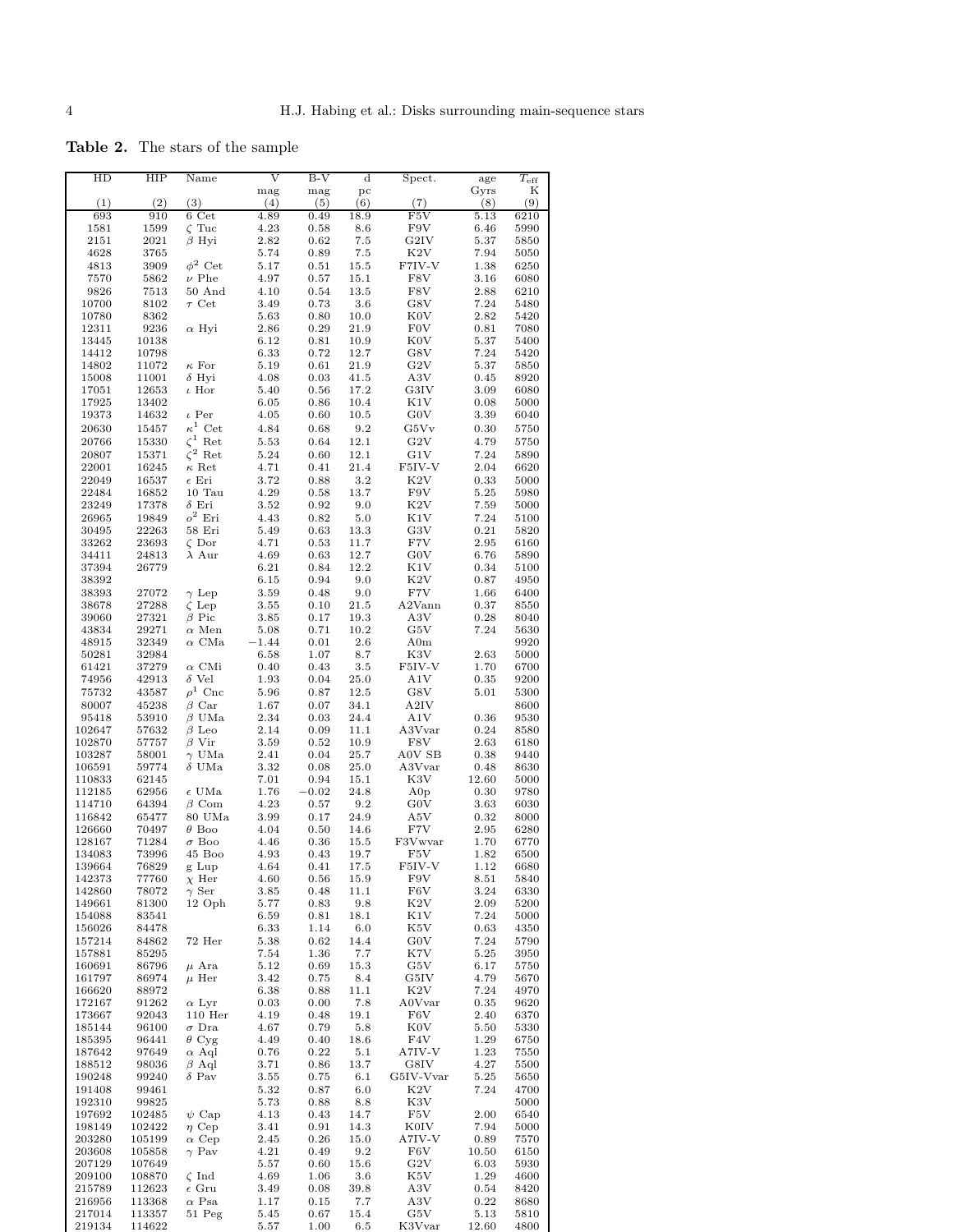operation of the satellite it appeared that at 60 and 90  $\mu$ m the on-off signal was strongly distorted by transients in the responsitivity of the detectors. Similarly, chopping appeared to be an inadequate observing mode at 135 and at 170  $\mu$ m because of confusion with structure in the background from infrared cirrus. We therefore switched to the observing mode PHT22 and made minimaps. Minimaps consumed more observing time and we therefore dropped the observations at 90 and 135  $\mu$ m. We tried to reobserve in minimap mode those targets that had already been observed in chopped mode (using extra time allocated when ISO lived longer than expected) but succeeded only partially: several targets had left the observing window. In total we used 65 hrs of observations. In this article we discuss only the stellar flux densities derived from the 60 and  $170 \mu m$  minimaps. Appendix A contains a detailed description of our measurement procedure.

Instrumental problems (mainly detector memory effects) made us postpone the reduction of the chopped measurements until a later date; this applies also to the many (all chopped) measurements at  $25 \mu m$ .

Weadded published (Abrahám et al. 1998) ISOPHOT measurements of five A-type stars (β UMa,  $\gamma$  UMa, δ UMa,  $\epsilon$  UMa and 80 UMa). The measurements have been obtained in a different mode from our observations, but we treat all measurements equally. These five stars are all at about 25 pc [\(Perryman et al. 1997\)](#page-14-0), sufficiently nearby to allow detection of the photospheric flux. These stars are spectroscopic doubles and they do not fulfill all of our selection criteria; below we argue why we included them anyhow. Abrahám et al. (1998) present ISOPHOT measurements of four more stars, which they assume to be at the same distance because all nine stars are supposed to be members of an equidistant group called the "Ursa Major stream". The Hipparcos measurements([Perryman](#page-14-0) et al. [1997](#page-14-0)), however, show that four of the nine stars are at a distance of 66 pc and thus too far away to be useful for our purposes.

## 3.2. Data reduction

All our data have been reduced using standard calibration tables and the processing steps of OLP6/PIA7. These steps include the instrumental corrections and photometric calibration of the data. At the time when we reduced our data there did not yet exist a standard procedure to extract the flux. We therefore developed and used our own method- see appendix B.

Later versions of the software which contain upgrades of the photometric calibration do not significantly alter our photometric results and the conclusions of this paper remain unchanged. For each filter the observing mode gave two internal calibration measurements which were closely tuned to the actual sky brightness. This makes the absolute calibration insensitive to instrumental effects as filter-to-filter calibrations and signal non-linearities which

were among others the main photometric calibration improvements for the upgrades. In addition, it is standard procedure to ensure that each upgrade does not degrade the photometric calibration of the validated modes of the previous processing version.

#### 4. Results

## 4.1. Flux densities at  $60 \mu m$

The flux densities at 60  $\mu$ m are presented in Table [3](#page-5-0). The content of each column is as follows: (1): the HD number; (2): the TDT number as used in the ISO archive; (3) the flux density corrected for bandwidth effects (assuming that the spectrum is characterized by the Rayleigh-Jeans equation) and for the fact that the stellar flux extended over more than 1 pixel; (4) the error estimate assigned by the ISOPHOT software to the flux measurement in column (3); for the IRAS measurements the error has been put at 100 mJy; (5) the flux expected from the stellar photosphere,  $F_{\nu}^{\text{pred}}$  as derived from Eq. [1](#page-2-0) using the V and  $(B - V)$  values in Table [2](#page-3-0); (6): the difference between columns (3) and (5); we call it the "excess flux",  $F_{\nu}^{\text{exc}}$ ; (7): the ratio of the excess flux compared to the measurement error given in column (4); when we concluded that the excess is real and not a measurement error we recalculated the monochromatic flux density by assuming a flat spectrum within the ISOPHOT 60  $\mu$ m bandwidth; the result is in column (8) and is called  $F_{\nu}^{\text{disk}}$ . Column (9) shows an estimate of  $\tau_{60}^{\text{disk}}$ , the optical depth of the disk at visual wavelengths, but estimated from the flux density at  $60 \mu m$ ; see below for a definition and see appendix D for more details. Flux densities in columns 3, 4, 6 and 7 have been corrected for the point spread function being larger than the pixel size of the detector and for Rayleigh-Jeans colour-correction (cc); for ISO fluxes, the inband flux has been divided by 0.69 (the correction for the point spread function  $(=\text{psf})$ , see Appendix B) and by 1.06 (cc) and for IRAS fluxes, the IFSC or IPSC flux have been divided by 1.31 (cc). The "disk emission" in column 8 is "de-colourcorrected" from column 6.

We have checked the quality of our results at 60  $\mu$ m in two ways: (i) by comparing ISO with IRAS flux densities; (ii) by comparing fluxes measured by ISO with predictions based on the  $(B - V)$  photometric index. The second approach allows us to assess the quality of ISO flux densities below the IRAS sensitivity limit.

## 4.2. The correlation between IRAS and ISO measurements at  $60 \mu m$

Fig. [1](#page-7-0) shows the strong correlation between IRAS and ISO 60  $\mu$ m flux densities down to about the 60 mJy level of ISO. For three of the fainter stars the IRAS fluxes are considerably higher than those of ISO. For one of these three, HD 142860, the ISO measurements show the presence of two nearby 60  $\mu$ m sources; the larger IRAS beam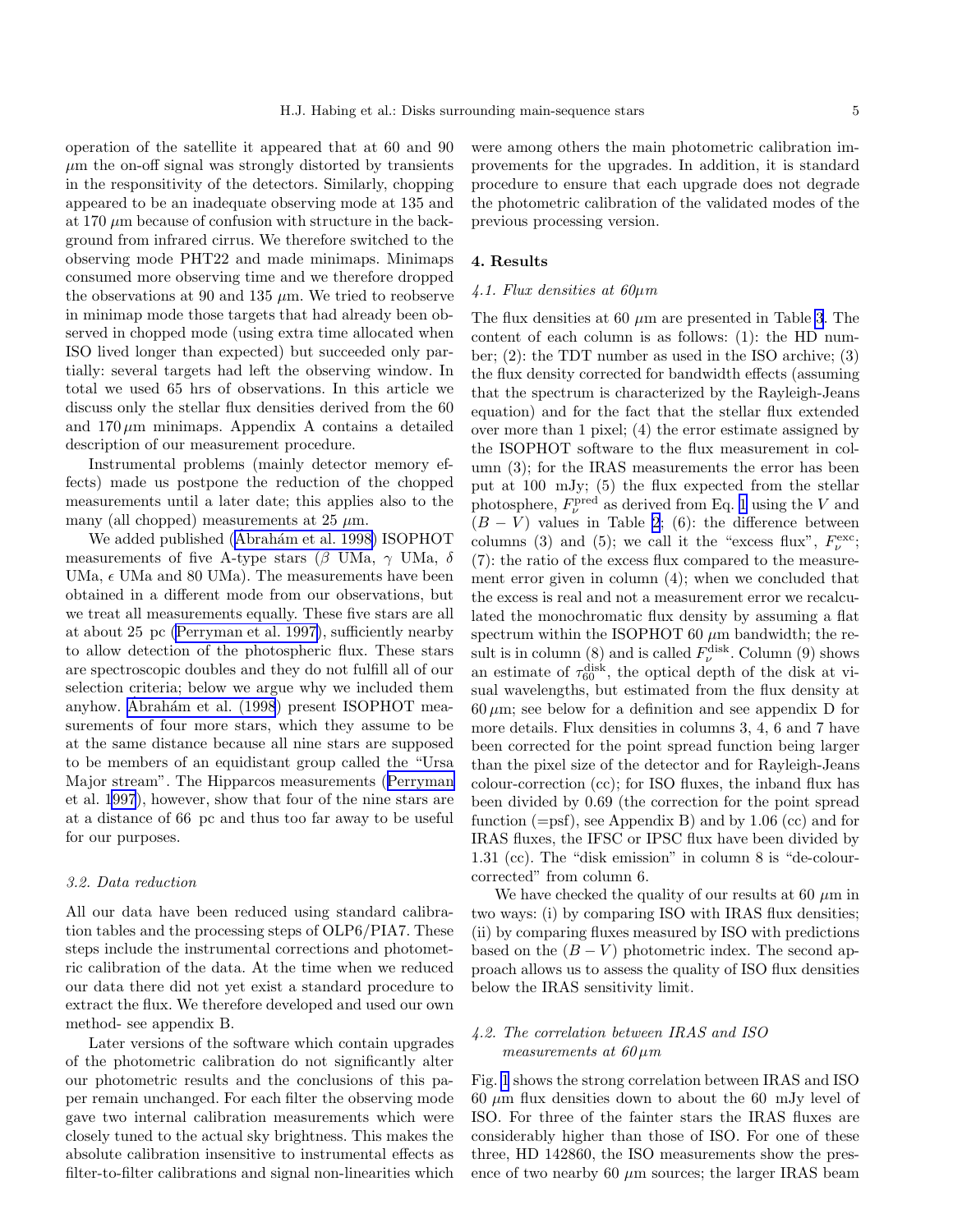<span id="page-5-0"></span>Table 3.  $60\,\mu\mathrm{m}$  data: see text for an explanation of the various columns

| HD               | ISO id               | $F_{\nu}$    | $\sigma_{\nu}$ | $F_{\nu}^{\rm pred}$ | $F_{\nu}^{\rm exc}$     | $F_{\nu}^{\rm exc}$<br>$\sigma_{\nu}$ | $F_{\nu}^{\rm disk}$ | $log \, \tau_{60}^{\rm disk}$ | Reference                          |
|------------------|----------------------|--------------|----------------|----------------------|-------------------------|---------------------------------------|----------------------|-------------------------------|------------------------------------|
| (1)              | (2)                  | mJy<br>(3)   | mJy<br>(4)     | mJy<br>(5)           | mJy<br>(6)              | (7)                                   | mJy<br>(8)           | (9)                           | (10)                               |
| 693              | 74900501             | 33           | 34             | 43                   | $^{-10}$                | < 1                                   |                      | $<-4.6$                       | ISO minimap                        |
| 1581             | 69700102             | 94           | 19             | 94                   | $\boldsymbol{0}$        | < 1                                   |                      | $<-5.0$                       | ISO minimap                        |
| 2151             |                      | 351          | 100            | 376                  | $^{-25}$                | < 1                                   |                      |                               | <b>IFSC</b>                        |
| 4628             | 61901104             | 41           | 24             | 44                   | $-4$                    | < 1                                   |                      | $<-4.1$                       | ISO minimap                        |
| 4813             | 61901705             | 55           | 37             | 34                   | 20                      | < 1                                   |                      | $<-4.3$                       | ISO minimap                        |
| 7570             | 72002506             | 85           | 25             | 47                   | 38                      | 1.6                                   |                      | $<-4.4$                       | ISO minimap                        |
| 9826<br>10700    | 61503786<br>75701121 | 100<br>433   | 22<br>37       | 98<br>253            | $\boldsymbol{2}$<br>180 | < 1<br>4.9                            | 190                  | $<-5.0$<br>$-4.6$             | ISO minimap<br>ISO minimap         |
| 10780            | 61503507             | 43           | 30             | 41                   | 3                       | < 1                                   |                      | $<-4.1$                       | ISO minimap                        |
| 12311            | 69100108             | 189          | 18             | 178                  | 10                      | < 1                                   |                      | $<-5.6$                       | ISO minimap                        |
| 13445            | 73100771             | 25           | 24             | 26                   | $-2$                    | < 1                                   |                      | $<-4.1$                       | ISO minimap                        |
| 14412            | 76301673             | $-12$        | 14             | 18                   | $-30$                   | < 1                                   |                      | $<-4.4$                       | ISO minimap                        |
| 14802            | 80201174             | 56           | 19             | 41                   | 14                      | < 1                                   |                      | $<-4.5$                       | ISO minimap                        |
| 15008            | 71801511             | 41           | 9              | 30                   | 10                      | 1.1                                   |                      | $<-5.4$                       | ISO minimap                        |
| 17051            | 76500413             | 45           | 15             | 31                   | 14                      | < 1                                   |                      | $<-4.5$                       | ISO minimap                        |
| 17925<br>19373   | 78100314<br>81001847 | 104<br>122   | 24<br>13       | 31<br>116            | 73<br>$\,6$             | 3.1<br>< 1                            | 80                   | $-3.9$<br>$<-5.2$             | ISO minimap<br>ISO minimap         |
| 20630            | 79201553             | 9            | 33             | 66                   | $-57$                   | < 1                                   |                      | $<-4.9$                       | ISO minimap                        |
| 20766            | 69100715             | 34           | 24             | 32                   | $\,2$                   | < 1                                   |                      | $<-4.4$                       | ISO minimap                        |
| 20807            | 57801756             | 30           | 13             | 39                   | $-9$                    | < 1                                   |                      | $<-4.9$                       | ISO minimap                        |
| 22001            | 69100659             | $52\,$       | 9              | 42                   | 9                       | 1.0                                   |                      | $<-5.1$                       | ISO minimap                        |
| 22049            |                      | 1250         | 100            | 278                  | 967                     | 9.7                                   | 1260                 |                               | <b>IFSC</b>                        |
| 22484            | 79501562             | 141          | 27             | 89                   | 51                      | 1.9                                   |                      | $<-4.6$                       | ISO minimap                        |
| 23249            |                      | 270          | 100            | 363                  | $-92\,$                 | < 1                                   |                      |                               | <b>IFSC</b>                        |
| 26965<br>30495   | 84801865             | 121          | 21             | 128                  | $-7$                    | < 1                                   |                      | $<-4.7$<br>$-4.1$             | ISO minimap<br>ISO minimap         |
| 33262            | 83901668<br>58900871 | 174<br>81    | 31<br>21       | 33<br>55             | 141<br>26               | 4.5<br>1.3                            | 150                  | $<-4.7$                       | ISO minimap                        |
| 34411            | 83801474             | 63           | 13             | 69                   | $-5$                    | < 1                                   |                      | $<-5.0$                       | ISO minimap                        |
| 37394            | 83801977             | 40           | 13             | 26                   | 14                      | 1.0                                   |                      | $<-4.0$                       | ISO minimap                        |
| 38392            | 70201402             | 31           | 24             | 34                   | $^{-2}$                 | < 1                                   |                      | $<-3.9$                       | ISO minimap                        |
| 38393            | 70201305             | 160          | 25             | 138                  | 22                      | < 1                                   |                      | $<-5.1$                       | ISO minimap                        |
| 38678            | 69202308             | 349          | 22             | 60                   | 289                     | 13.3                                  | 310                  | $-4.7$                        | ISO minimap                        |
| 39060            | 70201080             | 14700        | 346            | 54                   | 14650                   | 42.4                                  | 15500                | $-2.8$                        | ISO minimap                        |
| 43834            | 62003217             | 48           | 16             | 56                   | $-8$<br>$-420$          | < 1                                   |                      | $<-4.8$                       | ISO minimap                        |
| 48915<br>50281   | 72301711<br>71802114 | 4230<br>$-4$ | 155<br>16      | 4650<br>30           | $-33$                   | < 1<br>< 1                            |                      | $<-7.5$<br>$<-4.3$            | ISO minimap<br>ISO minimap         |
| 61421            |                      | 2290         | 100            | 2350                 | $-59$                   | < 1                                   |                      | $<-6.0$                       | <b>IFSC</b>                        |
| 74956            |                      | 399          | 100            | 226                  | 173                     | 1.7                                   |                      |                               | <b>IPSC</b>                        |
| 75732            | 17800102             | 160          | 28             | 35                   | 126                     | 4.4                                   | 130                  | $-3.8$                        | Dominik et al. 1998                |
| 80007            |                      | 284          | 100            | 311                  | $-27$                   | < 1                                   |                      |                               | <b>IFSC</b>                        |
| 95418            | 19700563             | 539          | 135            | 152                  | 387                     | 2.9                                   | 410                  | $-5.0$                        | Ábrahám et al. 1998                |
| 102647           |                      | 784          | 100            | 213                  | 571                     | 5.7                                   | 750                  | $-4.8$                        | <b>IFSC</b>                        |
| 102870           |                      | 137          | 100            | 150                  | $-14$                   | < 1                                   |                      | $<-4.6$                       | <b>IFSC</b>                        |
| 103287           | 19500468             | 164          | 41             | 147                  | 17                      | < 1                                   |                      | $<-5.5$                       | Abrahám et al. 1998                |
| 106591           | 19700973             | 94           | 59             | 69                   | 25                      | < 1                                   |                      | $<-4.9$                       | Abrahám et al. 1998                |
| 110833           | 60000526             | $-7$         | 14             | 15                   | $-22$                   | < 1                                   |                      |                               | ISO minimap                        |
| 112185           | 34600578             | 322<br>106   | 81             | 223                  | 99                      | 1.2                                   |                      | $<-5.4$<br>$<-4.7$            | Ábrahám et al. 1998                |
| 114710           | 61000119             |              | 34             | 93                   | 13                      | < 1                                   |                      |                               | ISO minimap                        |
| 116842<br>126660 | 19500983<br>61000834 | 40<br>93     | 34<br>21       | 47<br>95             | $-7$<br>$-2$            | < 1<br>< 1                            |                      | $<-5.1$                       | Abrahám et al. 1998<br>ISO minimap |
| 128167           | 61001236             | 100          | 19             | 48                   | 52                      | 2.8                                   | 55                   | $-5.0$                        | ISO minimap                        |
| 134083           | 61001337             | 70           | 26             | 36                   | 34                      | 1.3                                   |                      | $<-4.5$                       | ISO minimap                        |
| 139664           | 64700880             | 488          | 48             | 45                   | 442                     | 9.2                                   | 470                  | 4.0                           | ISO minimap                        |
| 142373           | 61001139             | 71           | 21             | 64                   | 6                       | < 1                                   |                      | $<-4.8$                       | ISO minimap                        |
| 142860           | 63102981             | 113          | 24             | 109                  | $\overline{\mathbf{4}}$ | < 1                                   |                      | $<-5.1$                       | ISO minimap                        |
| 149661           | 80700365             | 56           | 22             | 38                   | 18                      | $\leq 1$                              |                      | $<-4.1$                       | ISO minimap                        |
| 154088<br>156026 | 64702041<br>64702142 | 40<br>30     | 55<br>34       | 17<br>43             | ${\bf 22}$<br>$-13$     | $\leq 1$<br>< 1                       |                      | $<-3.3$<br>$<-3.4$            | ISO minimap<br>ISO minimap         |
| 157214           | 71000144             | 27           | 26             | 36                   | $-8$                    | $\leq 1$                              |                      | $<-4.4$                       | ISO minimap                        |
| 157881           | 65000845             | 41           | $\bf{^{22}}$   | 24                   | 17                      | < 1                                   |                      | $<-2.6$                       | ISO minimap                        |
| 160691           | 64402347             | 73           | 18             | 52                   | 21                      | 1.2                                   |                      | $<-4.5$                       | ISO minimap                        |
| 161797           |                      | 222          | 100            | 281                  | $-59$                   | $\leq 1$                              |                      | $<-4.6$                       | <b>IFSC</b>                        |
| 166620           | 71500648             | 41           | 21             | 24                   | 17                      | < 1                                   |                      | $<-3.8$                       | ISO minimap                        |
| 172167           | 71500582             | 6530         | 217            | 1170                 | 5360                    | 24.7                                  | 5700                 | $-4.8$                        | ISO minimap                        |
| 173667           | 71500883             | 78           | 12             | 80                   | $-1$                    | < 1                                   |                      | $<-5.3$                       | ISO minimap                        |
| 185144<br>185395 | 69500449             | 92<br>63     | 21             | 96                   | $-5$<br>12              | < 1                                   |                      | $<-4.7$<br>$<-4.7$            | ISO minimap<br>ISO minimap         |
| 187642           | 69301251<br>72400584 | 1010         | 34<br>66       | 51<br>1050           | $-41$                   | $\leq 1$<br>$\leq 1$                  |                      | $<-6.1$                       | ISO minimap                        |
| 188512           |                      | 257          | 100            | 269                  | $-12$                   | < 1                                   |                      |                               | <b>IFSC</b>                        |
| 190248           |                      | 174          | 100            | 250                  | $-76$                   | $\leq 1$                              |                      | $<-4.6$                       | <b>IFSC</b>                        |
| 191408           | 72501252             | 43           | 37             | 62                   | $-19$                   | < 1                                   |                      | $<-4.0$                       | ISO minimap                        |
| 192310           | 70603454             | 73           | 13             | 44                   | 29                      | $2.2\,$                               |                      | $<-4.1$                       | ISO minimap                        |
| 197692           | 70603356             | 68           | 18             | 76                   | $-8$                    | $\leq 1$                              |                      | $<-5.2$                       | ISO minimap                        |
| 198149           |                      | 552          | 100            | 393                  | 159                     | 1.6                                   |                      |                               | <b>IFSC</b>                        |
| 203280<br>203608 | 61002158<br>72300260 | 253<br>109   | 49<br>21       | 243<br>80            | 10<br>30                | $\leq 1$<br>1.4                       |                      | $\rm < -5.4$<br>$<-4.9$       | ISO minimap<br>ISO minimap         |
| 207129           | 13500820             | 275          | 55             | 29                   | 246                     | 4.5                                   | 260                  | $-3.8$                        | Jourdain de Muizon et al. 1999     |
| 209100           | 70800865             | 146          | 24             | 166                  | $-19\,$                 | < 1                                   |                      | $<-4.4$                       | ISO minimap                        |
| 215789           | 71801167             | 74           | 16             | 60                   | 14                      | < 1                                   |                      | $<-5.4$                       | ISO minimap                        |
| 216956           | 71800269             | 6930         | 204            | 605                  | 6320                    | 31.0                                  | 6700                 | $-4.3$                        | ISO minimap                        |
| 217014           | 73601191             | $\mathbf{1}$ | 24             | 37                   | $-36$                   | $<\,1$                                |                      | $<-4.7$                       | ISO minimap                        |
| 219134           | 75100962             | 17           | 15             | 65                   | $-48$                   | $\lt$ 1                               |                      |                               | ISO miniman                        |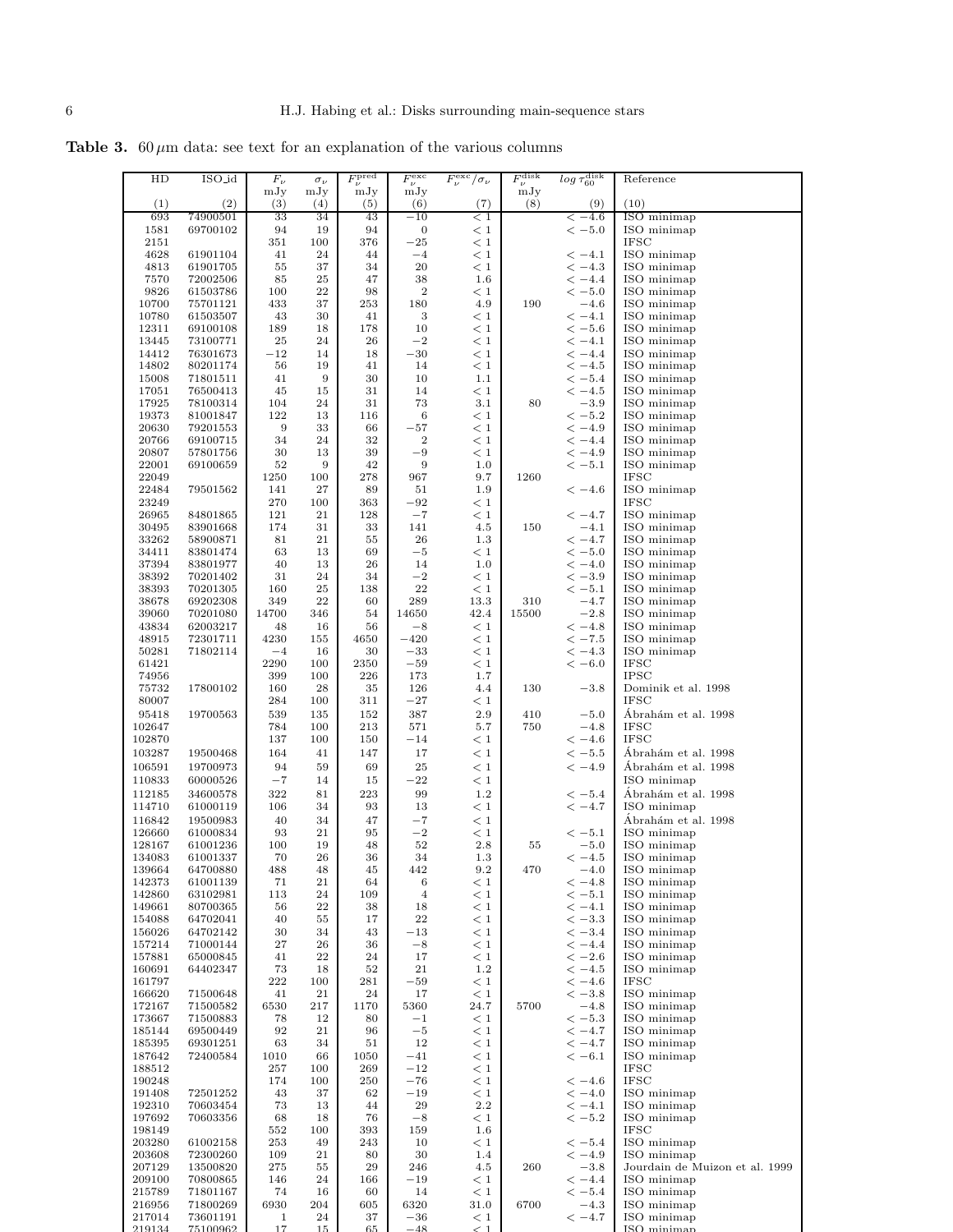<span id="page-6-0"></span>**Table 4.** Flux densities measured at  $170 \mu m$ . The various columns have the same meaning as in the previous table

| HD             | ISO_id               | $F_{\nu}$    | $\sigma_{\nu}$ | $F_{\nu}^{\rm pred}$ | $F_{\nu}^{\rm exc}$ | $F_{\nu}^{\rm exc}$<br>$\sigma_{\nu}$ | $F^{\rm disk}$<br>$\overline{\nu}$ | disk<br>$log \tau_{170}^{\rm u.s.}$ |
|----------------|----------------------|--------------|----------------|----------------------|---------------------|---------------------------------------|------------------------------------|-------------------------------------|
|                |                      | mJy          | mJy            | mJy                  | mJy                 |                                       | mJy                                |                                     |
| (1)            | (2)                  | (3)          | (4)            | (5)                  | (6)                 | (7)                                   | (8)                                | (9)                                 |
| 693            | 37500903             | 12           | 13             | 5                    | 7                   | < 1                                   |                                    |                                     |
| 4628           | 39502509             | $-10$        | 9              | 5                    | $-15$               | $<\,1$                                |                                    |                                     |
| 4813           | 38701512             | 12           | 10             | $\overline{4}$       | 8                   | < 1                                   |                                    |                                     |
| 7570           | 38603615             | 14           | 36             | 5                    | 9                   | < 1                                   |                                    |                                     |
| 9826           | 42301521             | $-22$        | 82             | 10                   | $-32$               | $<\,1$                                |                                    |                                     |
| 10700          | 39301218             | 125          | 21             | 28                   | 97                  | 4.7                                   | 120                                | $-5.4$                              |
| 10780          | 45701321             | 180          | 626            | $\overline{4}$       | 176                 | < 1                                   |                                    |                                     |
| 12311          | 69100209             | 98           | 52             | 19                   | 79                  | $1.5\,$                               |                                    |                                     |
| 14412          | 40101733             | $-20$        | 12             | $\,2$                | $^{-22}$            | < 1                                   |                                    |                                     |
| 14802          | 40301536             | $\mathbf{1}$ | 16             | 5                    | $-4$                | < 1                                   |                                    |                                     |
| 15008          | 75000612             | 23           | 49             | 3                    | 20                  | < 1                                   |                                    |                                     |
| 17051          | 41102842             | 4            | 9              | 3                    | 1                   | < 1                                   |                                    |                                     |
| 19373          | 81001848             | $^{-163}$    | 182            | 11                   | $-174$              | < 1                                   |                                    |                                     |
| 20630          | 79201554             | $-122$       | 85             | 6                    | $-128$              | < 1                                   |                                    |                                     |
| 20807          | 57801757             | 73           | 17             | $\overline{4}$       | 69                  | 4.1                                   | 80                                 | $-4.8$                              |
| 22001          | 69100660             | $-49$        | 25             | 5                    | $-54$               | < 1                                   |                                    |                                     |
| 22484          | 79501563             | 7            | 21             | 9                    | $^{-2}$<br>44       | < 1<br>1.2                            |                                    |                                     |
| 26965<br>30495 | 84801866<br>83901669 | 60<br>51     | 38<br>25       | 16<br>$\overline{4}$ | 47                  | 1.9                                   |                                    |                                     |
| 33262          |                      | -33          | 33             | 6                    | $-39$               | < 1                                   |                                    |                                     |
| 34411          | 58900872<br>83801475 | $-59$        | 98             | 7                    | -66                 |                                       |                                    |                                     |
| 37394          | 83801978             | 61           | 57             | 3                    | 58                  | < 1<br>1.0                            |                                    |                                     |
| 38392          | 70201403             | 25           | 20             | $\overline{4}$       | 21                  | 1.1                                   |                                    |                                     |
| 38393          | 70201306             | 68           | 8              | 14                   | 54                  | 6.9                                   | 65                                 | $^{ -5.4}$                          |
| 38678          | 69202309             | 22           | 48             | 6                    | 16                  | < 1                                   |                                    |                                     |
| 39060          | 70201081             | 3807         | 143            | 6                    | 3801                | 26.5                                  | 4600                               | $-3.2$                              |
| 48915          | 72301712             | 184          | 401            | 456                  | $-272$              | < 1                                   |                                    |                                     |
| 50281          | 71802115             | $-826$       | 268            | $\overline{2}$       | $-828$              | < 1                                   |                                    |                                     |
| 95418          | 19700564             | 133          | 73             | 13                   | 120                 | 1.6                                   |                                    |                                     |
| 103287         | 19500469             | 95           | 117            | 12                   | 83                  | < 1                                   |                                    |                                     |
| 106591         | 33700130             | $-5$         | 17             | 7                    | $-12$               | < 1                                   |                                    |                                     |
| 110833         | 60000527             | $-31$        | 23             |                      | $-31$               | < 1                                   |                                    |                                     |
| 112185         | 34600579             | $^{-35}$     | 65             | 21                   | $-56$               | < 1                                   |                                    |                                     |
| 126660         | 61000935             | $-39$        | 20             | 10                   | $-49$               | < 1                                   |                                    |                                     |
| 128167         | 39400840             | 56           | 12             | 6                    | 50                  | 4.3                                   | 60                                 | $-5.0$                              |
| 139664         | 29101241             | 122          | 207            | 5                    | 117                 | < 1                                   |                                    |                                     |
| 142373         | 62600340             | $^{-12}$     | 31             | 8                    | $-20$               | < 1                                   |                                    |                                     |
| 142860         | 30300242             | 31           | 73             | 12                   | 19                  | < 1                                   |                                    |                                     |
| 149661         | 30400943             | 113          | 69             | $\overline{4}$       | 109                 | 1.6                                   |                                    |                                     |
| 154088         | 45801569             | $-138$       | 137            | $\overline{2}$       | $-140$              | < 1                                   |                                    |                                     |
| 156026         | 83400343             | $-383$       | 318            | 6                    | $-389$              | < 1                                   |                                    |                                     |
| 157214         | 33600844             | $-31$        | 34             | $\overline{4}$       | $-35$               | < 1                                   |                                    |                                     |
| 160691         | 29101345             | $-171$       | 65             | 5                    | $^{-176}$           | < 1                                   |                                    |                                     |
| 166620         | 36901487             | $-9$         | 21             | 3                    | $-12$               | < 1                                   |                                    |                                     |
| 172167         | 44300846             | 2621         | 142            | 123                  | 2498                | 17.6                                  | 3000                               | $-4.8$                              |
| 173667         | 31902147             | $^{-53}$     | 91             | 8                    | $^{-61}$            | < 1                                   |                                    |                                     |
| 185395         | 35102048             | $^{-35}$     | 26             | 5                    | $^{-40}$            | < 1                                   |                                    |                                     |
| 197692         | 70603857             | 27           | 34             | 8                    | 19                  | < 1                                   |                                    |                                     |
| 203608         | 72300361             | $^{-52}$     | 9              | 10                   | $^{-62}$            | < 1                                   |                                    |                                     |
| 207129         | 34402149             | 293          | 23             | 3                    | 290                 | 12.4                                  | 350                                | $^{-4.0}$                           |
| 217014         | 37401642             | $^{-57}$     | 23             | $\overline{4}$       | $^{-61}$            | < 1                                   |                                    |                                     |
| 222368         | 37800836             | $^{-30}$     | 59             | 10                   | $-40$               | < 1                                   |                                    |                                     |

Note: Fluxes in columns 3,4,6,7 are corrected for point spread function and Rayleigh-Jeans colour-correction, i.e. the inband flux has been divided by 0.64 (psf) and by 1.2 (cc). The "Excess" in column 8 is "de-colour-corrected" from column 6.

has merged the three sources; see Fig. [4.](#page-8-0) For the two remaining sources in Fig. [1](#page-7-0) with different IRAS and ISO flux densities we assume that the IRAS measurement is too high because noise lifted the measured flux density above the detection limit, a well-known effect for measurements close to the sensitivity limit of a telescope.

## 4.3. The correlation between predicted and measured flux densities at  $60 \mu m$

A strong correlation exists between predicted and measured flux density, columns  $(8)$  and  $(3)$  in Table [3,](#page-5-0) as seen in Fig. [2](#page-7-0).

Fig. [3](#page-7-0) shows that the distribution of the excess fluxes can be split into two components: a very narrow distribution around zero plus a strong wing of positive excesses, i.e. cases where we measure more flux than is produced by the stellar photosphere. In these cases a disk is very probably present. A Gauss curve has been drawn in the figure with parameters  $\mu = 4$  mJy and  $\sigma = 21$  mJy, where  $\mu$  is the average and  $\sigma$  the dispersion. The value of  $\sigma$  agrees with the magnitude of individual error measurements as given in column 8 in Table [3.](#page-5-0) The one case in Fig. [3](#page-7-0) with a strong negative excess, i.e. where we measured less than is predicted, concerns Sirius,  $\alpha$  CMa; we interpret this negative excess as a consequence of the poor correction for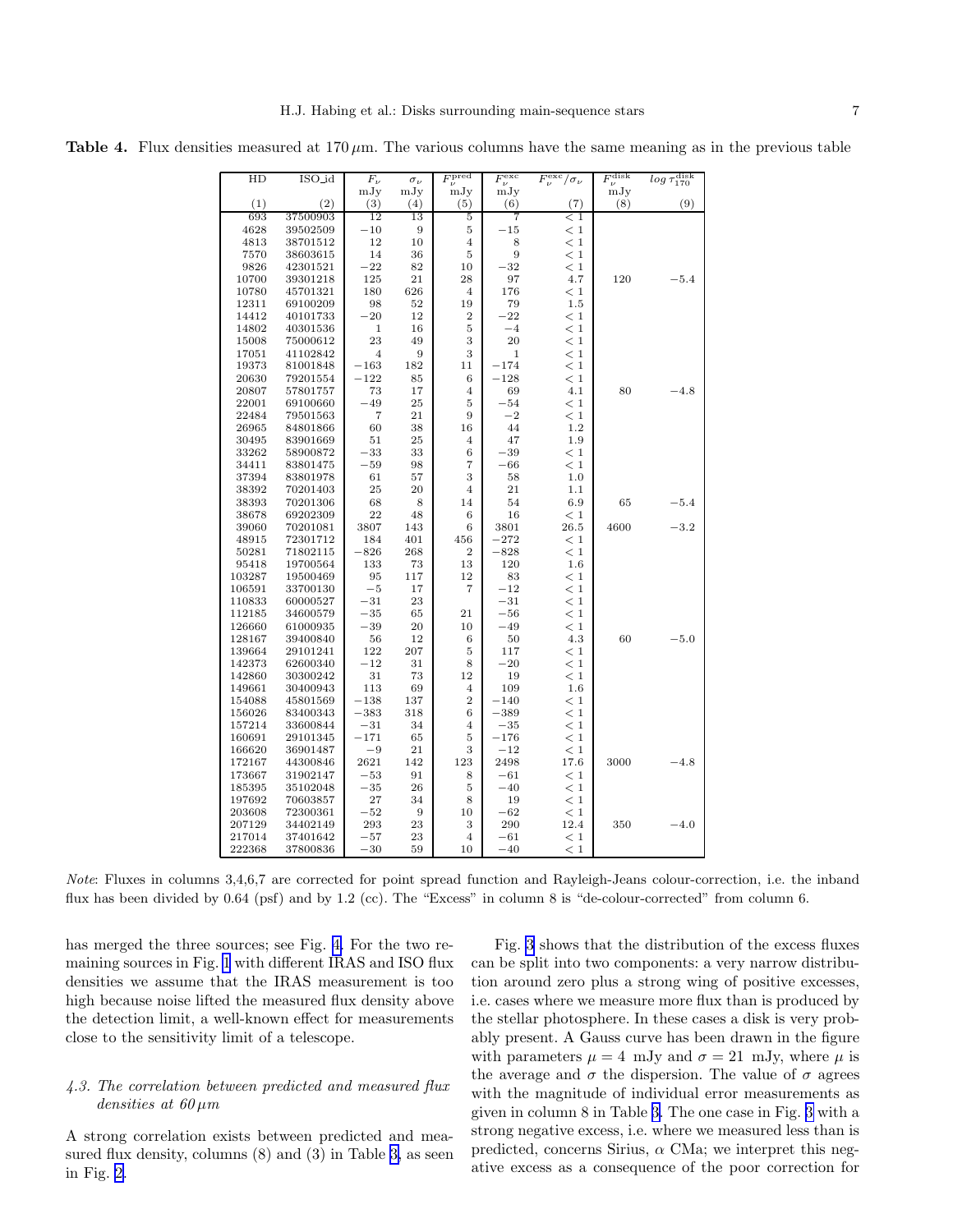<span id="page-7-0"></span>

Fig. 1. Correlation of fluxes measured by IRAS and by ISO, respectively. The line marks the relation  $F_{\nu}^{\text{IRAS}}$  =  $F_{\nu}^{\mathrm{ISO}}.$ 



Fig. 2. Diagram of predicted and measured fluxes at  $60 \mu m$ . The predicted fluxes were derived mainly from Eq. [\(1](#page-2-0)) except in a few cases where Kurucz model atmospherese were fitted to photometric points at optical wavelengths. See text. The line marks the relation  $F_{\nu} = F_{\nu}^{\text{pred}}$ .

transient effects of the detector for this strong infrared source.

We have concluded that a disk is present when  $F_\nu^{\rm exc} >$  $\mu + 3\sigma = 65$  mJy. A summary of data on all stars with disks is in Table [6.](#page-9-0) HD 128167 has also been labelled as a "detection" although  $F_{\nu}^{\text{exc}}$  is only  $2.8 \sigma_{\nu}$ . The star is one of the few with a detection at 170  $\mu$ m and this removed our doubts about the detection at 60  $\mu$ m.



Fig. 3. Histogram of the differences between the measured flux density and the one predicted at 60  $\mu$ m. Top: distribution of the flux densities measured by ISO; there are three stars with an excess higher than 500 mJy; the drawn curve is a Gauss curve with average  $\mu = 4$ mJy and dispersion  $\sigma = 21 \text{mJy}$ . Bottom: the same for stars where only IRAS data are available; two stars have an excess higher than  $500 \,\mathrm{mJy}$ .

## 4.4. Results at 170µm

The results are shown in Table [4](#page-6-0) which has the same struc-ture as Table [3.](#page-5-0) IRAS did not measure beyond 100  $\mu$ m and we have no existing data to compare with our ISO data. Neither can we make a useful comparison between measured and predicted flux densities because the photospheric flux is expected to be roughly  $1/8$  of the 60  $\mu$ m flux density and for most stars this is below the sensitivity limit of ISO.

We accepted fluxes as real when  $F_{\nu}^{\text{exc}} > 3\sigma_{\nu}$  and the minimap showed flux only in the pixel illuminated by the star. This leads to seven detections at 170  $\mu$ m in Table [4.](#page-6-0) All seven stars have excess emission also at 60  $\mu$ m except HD 20807 and HD 38393. Very probably these last two stars have accidentally been misidentified with unrelated background sources, as we will show now.

## 4.5. Should some detections be identified with unrelated field sources?

We need to consider the possible influence of the fieldsource population upon our results.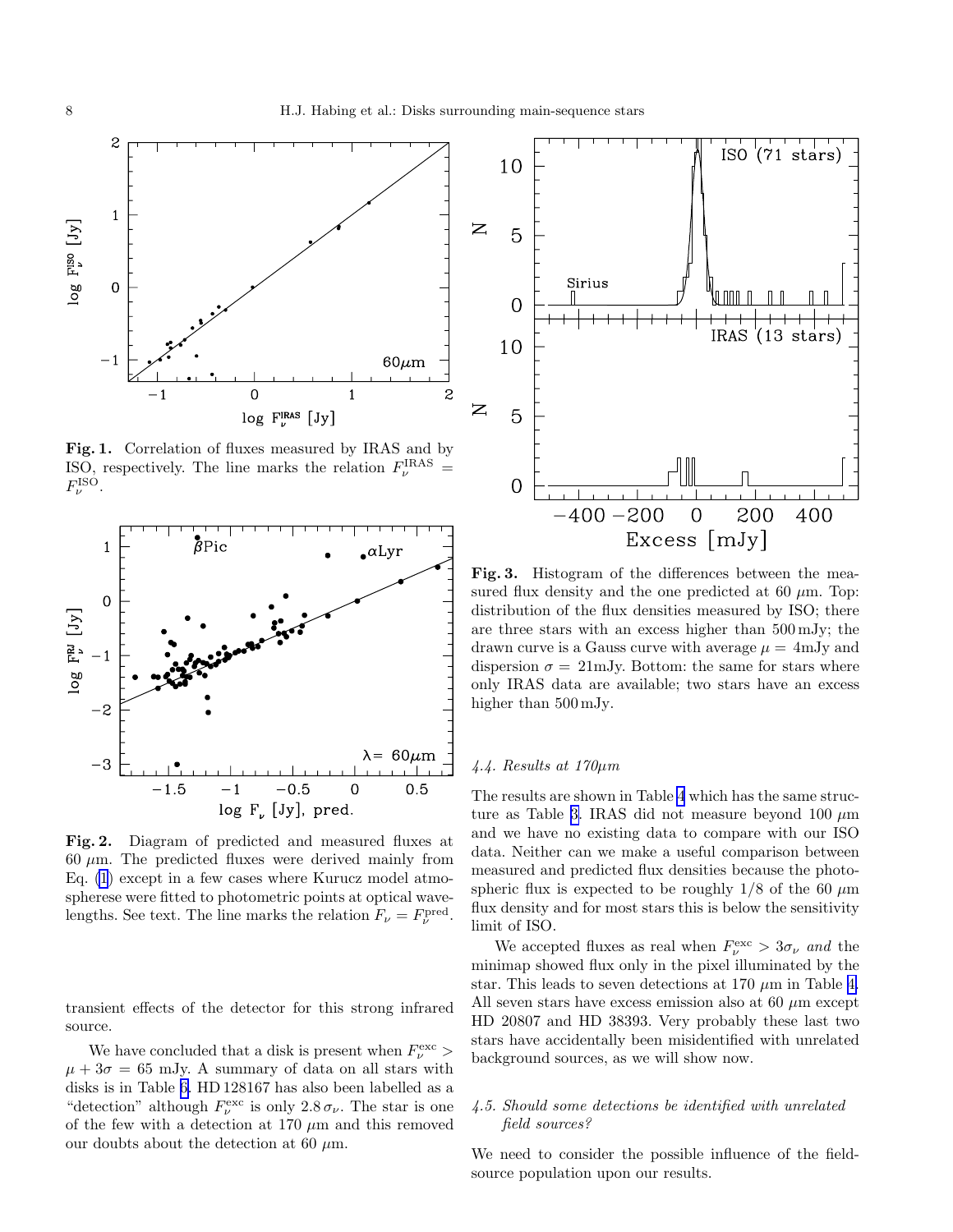<span id="page-8-0"></span>

Fig. 4. The  $60 \mu m$  image in spacecraft orientation of the region around HD 142860 as obtained from the ISOPHOT minimap. There are three point sources in the field, the position of the source in the centre corresponds to the position of HD142860. The upper source has  $F_{\nu}$  =  $140\pm40$  mJy and coordinates (J2000) RA  $15^{\text{h}}56^{\text{m}}25^{\text{s}}$ , Dec  $15^{\circ}40'43''$ ; the lower source has  $F_{\nu} = 250 \pm 40$  mJy and coordinates (J2000) RA  $15^{\text{h}}56^{\text{m}}33^{\text{s}}$ , Dec.  $15^{\circ}39'15''$ .

Dole et al. (2000), [Matsuhara et al. \(2000\)](#page-14-0), [Oliver et al.](#page-14-0) (200[0\)](#page-14-0) and [Elbaz et al. \(2000\)](#page-13-0) quote source counts at respectively 170, 90 and 15  $\mu$ m from which the surface density of sources on the sky can be read down to the sensitivity limits of our measurements. In the 170 and 90  $\mu$ m cases this involves the authors' extrapolations, via models, of their source counts from the roughly 100-200 mJy flux limits of their respective datasets. At 60  $\mu$ m source counts can be approximated, with sufficient accuracy for present purposes, by interpolation from the other wavelengths. Using these source densities we now estimate the probability that our samples of detections contain one or two field sources unrelated to the star in question.

Since we know, for all of our targets, into exactly which pixel of the PHT map they should fall, we need to consider the probability that a field source with flux down to our sensitivity limit falls into the relevant PHT pixel. This effective "beam" area is  $45'' \times 45''$  and  $100'' \times 100''$ , at 60 and  $170 \mu m$  respectively.

At 60  $\mu$ m we have explored 84 beams (targets) and at  $170 \ \mu m$  52 beams (targets). We apply the binomial distribution to determine the probability  $P(q, r)$  that at least r spurious detections occur in  $q$  trials when the probability per observation equals p.

Table 5 lists the following parameters:  $\text{column}(1)$ shows the wavelength that we consider; column (3) contains the probability  $p$  to find a source in any randomly chosen pixel with a flux density above the limit  $F_{\nu}^{\lim}$  given in column (2). Column (4) lists the number  $q$  of targets (i.e. trials) in the 60 and  $170 \,\mu \text{m}$  samples. Columns (5)-(7) give the probability  $P(q, r)$  of finding at least 1, 2 and 3 spurious detections with  $F_{\nu} > F_{\nu}^{\text{lim}}$  within a sample of size q.

Table 5. Probability of spurious detections

| $\lambda$<br>$\mu$ m | $F_{\nu}^{\rm lim}$<br>mJy | $\boldsymbol{p}$ | q  | P(q,1) | P(q,2) | P(q,3) |
|----------------------|----------------------------|------------------|----|--------|--------|--------|
| 60                   | 100                        | 0.006            | 84 | 0.397  | 0.091  |        |
| 60                   | 150                        | 0.0015           | 84 | 0.117  | 0.007  |        |
| 60                   | 200                        | 0.001            | 84 | 0.079  | 0.003  |        |
| 170                  | 50                         | 0.15             | 52 | 1.000  | 0.997  | 0.988  |
| 170                  | 100                        | 0.07             | 52 | 0.975  | 0.881  | 0.702  |
| 170                  | 200                        | 0.04             | 52 | 0.875  | 0.61   | 0.334  |
| 170                  | 300                        | 0.005            | 52 | 0.226  | 0.027  |        |
| 170                  | 1000                       | 0.00025          | 52 | 0.013  |        |        |

#### 4.5.1. Probability of spurious detections at 60  $\mu$ m

It follows from Table 5 that there is a 40% chance that at least one of the two detections at  $60 \mu m$  below 100 mJy is due to a field source, and there is a 9% chance that both are.

If we ignore field sources and consider the likelihood of spurious excesses occurring above a  $3\sigma$  detection-limit due purely to statistical fluctuations in the measurements, we find that random noise contributes (coincidentally) a further 0.006 spurious detections per beam, on average, for the faintest detections (near  $3\sigma$ ).

The cumulative probability, therefore, is 0.64 that at least 1 of the two detections at  $60 \mu m$  below 100 mJy is not related to a disk; the probability is 0.17 that they are both spurious.

#### 4.5.2. Probability of spurious detections at 170  $\mu$ m

Table [4](#page-6-0) lists 3 detections below 100 mJy. Two (HD 20630 and 38393) have not been detected at 60  $\mu$ m. Table 5 shows that the probability is high that both are background sources unrelated to the two stars in question. In the further discussion these two stars have been considered to be without a disk. The third source with a 170  $\mu$ m flux density below 100 mJy, HD 128167, has been detected also at 60  $\mu$ m. We assume that this detection is genuine and that the source coincides with the star. The remaining four detections at 170  $\mu$ m with  $F_{\nu} > 100$  mJy are also correctly identified with the appropriate star.

## 5. Discussion

Data for the stars with a disk are summarized in Table [6.](#page-9-0) Each column contains quantities defined and used in earlier tables with the exception of the last column that contains an estimate of the mass of the disk,  $M_d$ .

#### 5.1. Comparison with the IRAS heritage

The overall good agreement between the IRAS and ISO measurements has already been discussed. The IRAS data base has been explored by several different groups in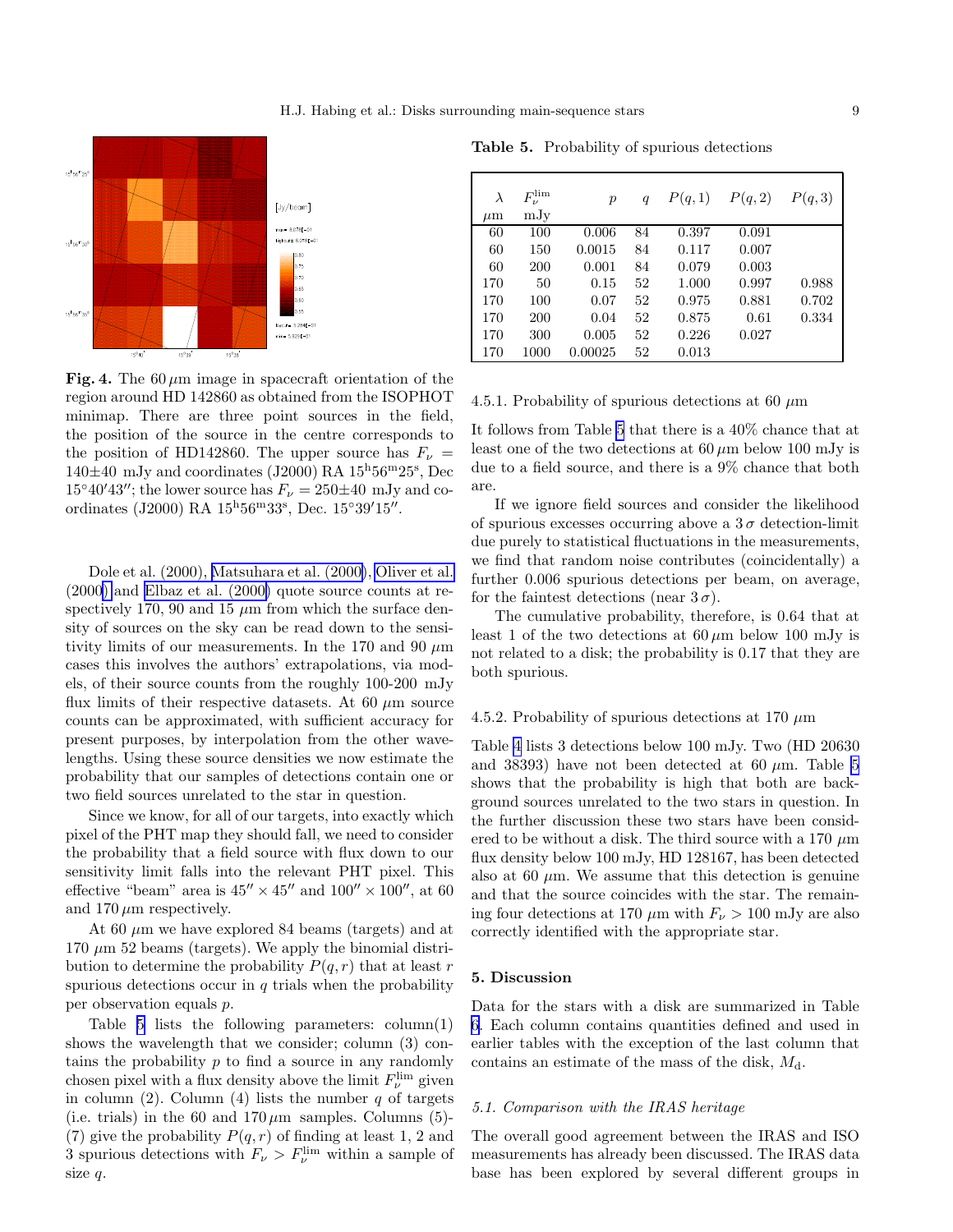<span id="page-9-0"></span>**Table 6.** The  $60\mu$ m excess stars

|                  |                       |                    |      |                  |                   | $60 \mu m$           |                                 |           | $170 \,\mathrm{\mu m}$ |                      |                             |
|------------------|-----------------------|--------------------|------|------------------|-------------------|----------------------|---------------------------------|-----------|------------------------|----------------------|-----------------------------|
| HD               | Name                  | Spect.             | age  | $F_{\nu}$        | $\sigma_{\nu}$    | $F_{\nu}^{\rm disk}$ | $^{10}\log\tau_{60}^{\rm disk}$ | $F_{\nu}$ | $\sigma_{\nu}$         | $F_{\nu}^{\rm disk}$ | $M_{\rm d}$                 |
|                  |                       |                    | Gyrs | mJy              | mJy               | mJy                  |                                 | mJy       | mJv                    | mJv                  | $10^{-5}$ b<br>$M_{\oplus}$ |
| $\left(1\right)$ | $^{\left( 2\right) }$ | $\left( 3\right)$  | (4)  | $\left(5\right)$ | $\left( 6\right)$ | (7)                  | (8)                             | (9)       | (10)                   | (11)                 | (12)                        |
| 10700            | $\tau$ Cet            | G8V                | 7.24 | 433              | 37                | 190                  | $-4.6$                          | 125       | 21                     | 120                  | 20                          |
| 17925            |                       | K1V                | 0.08 | 104              | 24                | 80                   | $-3.9$                          |           |                        |                      | 108                         |
| 22049            | $\epsilon$ Eri        | K2V                | 0.33 | 1250             | 100               | 1260                 |                                 |           |                        |                      |                             |
| 30495            | 58 Eri                | G3V                | 0.21 | 174              | 31                | 150                  | $-4.1$                          | 51        | 25                     |                      | 73                          |
| 38678            | $\zeta$ Lep           | A2Vann             | 0.37 | 349              | 22                | 310                  | $-4.7$                          | 22        | 48                     |                      | 18                          |
| 39060            | $\beta$ Pic           | A3V                | 0.28 | 14700            | 346               | 15500                | $-2.8$                          | 3810      | 143                    | 4600                 | 1200                        |
| 75732            | Cnc<br>$\rho^{\perp}$ | G8V                | 5.01 | 160              | 28                | 130                  | $-3.8$                          |           |                        |                      | 130                         |
| 95418            | $\beta$ UMa           | A1V                | 0.36 | 539              | 135               | 410                  | $-5.0$                          | 133       | 290                    |                      | 8                           |
| 102647           | $\beta$ Leo           | A3V                | 0.24 | 784              | 100               | 750                  | $-4.8$                          |           |                        |                      | 13                          |
| 128167           | $\sigma$ Boo          | F3Vwvar            | 1.70 | 100              | 19                | 55                   | $-5.0$                          | 56        | 12                     | 60                   | 8                           |
| 139664           | g Lup                 | F5IV-V             | 1.12 | 488              | 48                | 470                  | $-4.0$                          | 122       | 830                    |                      | 84                          |
| 172167           | $\alpha$ Lyr          | A0V <sub>var</sub> | 0.35 | 6530             | 217               | 5700                 | $-4.8$                          | 2620      | 142                    | 3000                 | 13                          |
| 207129           |                       | G2V                | 6.03 | 275              | 55                | 260                  | $-3.8$                          | 293       | 23                     | 350                  | 132                         |
| 216956           | $\alpha$ PsA          | A3V                | 0.22 | 6930             | 204               | 6700                 | $-4.3$                          |           |                        |                      | 44                          |

Note: Fluxes in columns 5,6,9,10 are corrected for point spread function and Rayleigh-Jeans colour-correction. Excesses in columns 7 and 11 are "de-colour-corrected" from columns 5 and 9 respectively (see text).

search of more Vega-like stars. [Backman & Paresce \(1993\)](#page-13-0) have reviewed most of these searches. Their table X contains all stars with disks. For nine of those in table X we have ISO measurements, and in eight cases these show the presence of a disk. The one exception is  $\delta$  Vel, HD 74956. We find excess emission but the excess is insignificant (only  $1.7\sigma$ ) and we did not include the star in table 6. Thus our data agree well with those discussed by [Back](#page-13-0)man [& Paresce \(1993\)](#page-13-0). Although ISO was more sensitive than IRAS at 60  $\mu$ m by about a factor of 5 we have only one new detection of a disk: HD 17925, with an excess of 82 mJy at 60  $\mu$ m.

Plets & Vynckier (1999) have analysed IRAS data in search of "Vega-like" stars and paid special attention to our list of candidate stars. In general there is good agreement between their conclusions and ours. Nine of the disk stars they find in IRAS we confirm with our ISO data. Four of the stars for which they find evidence of a disk at 60  $\mu$ m are without excess emission in our sample. In two cases (HD 142860 and HD 215789) the difference IRAS/ISO is large: IRAS: 413 and 220 mJy; ISO: 113 and 78 mJy). In both cases we are of the opinion that at such low flux levels the ISO data are to be preferred over the IRAS data.

## 5.2. Differences with disks around pre-main-sequence stars

Disks have been found around many pre-main-sequence (=PMS) stars; here we discuss disks around mainsequence (=MS) stars. Disks around PMS stars are always detected by their molecular line emission; they contain dust and gas. The search for molecular emission lines in MS disks, however, has been fruitless so far [\(Liseau 1999](#page-14-0)). This is in line with model calculations by [Kamp & Bertoldi](#page-14-0) [\(2000](#page-14-0)) who show that CO in disks around MS-stars will be dissociated by the interstellar radiation field. Recent observations with ISO indicate the presence of  $H_2$  in the disk around  $\beta$  Pic and HST spectra show the presence of CO absorption lines (van Dishoeck, private communication), but the disk around  $\beta$  Pic is probably much "fatter" than those around our MS-stars; it is not even certain that  $\beta$ Pic is a PMS or MS-star. We will henceforth assume that disks detected around MS-stars contain only dust and no gas.

## 5.3. A simple quantitative model

We have very little information on the disks: in most cases only the photometric flux at 60  $\mu$ m. For the quantitative discussion of our measurements we will therefore use a very simple model. We assume a main-sequence star with an effective temperature  $T_{\text{eff}}$  and a luminosity  $L_{\star}$ . The star is surrounded by a disk of N dust particles. For simplicity, and to allow an easy comparison between different stars, we use a unique distance of the circumstellar dust of  $r = 50$  AU. This value is consistent with the measurements of spatially resolved disks like Vega and  $\epsilon$  Eri and also with the size of the Kuiper Belt in our own solar system. The particles are spherical, have all the same diameter and are made of the same material. The important parameter of the disk that varies from star to star is N. The temperature,  $T<sub>d</sub>$ , of each dust particle is determined by the equilibrium between absorption of stellar photons and by emission of infrared photons; thus  $T_d$  depends on  $T_{\rm eff}$ .

Each dust particle absorbs photons with an effective cross section equal to  $Q_{\nu}\pi a^2$ ;  $Q_{\nu}$  is the absorption efficiency of the dust and a the radius of a dust particle. The average of  $Q_{\nu}$  over the Planck function will be written as  $Q_{\text{ave}}$ . The dust particles absorb a fraction  $\tau \equiv N Q_{\text{ave}}(T_{\text{eff}}) a^2/(4 r^2)$  of the stellar energy and reemit this amount of energy in the infrared; in all cases the value of  $\tau$  is very small. We will call  $\tau$  the "optical depth of the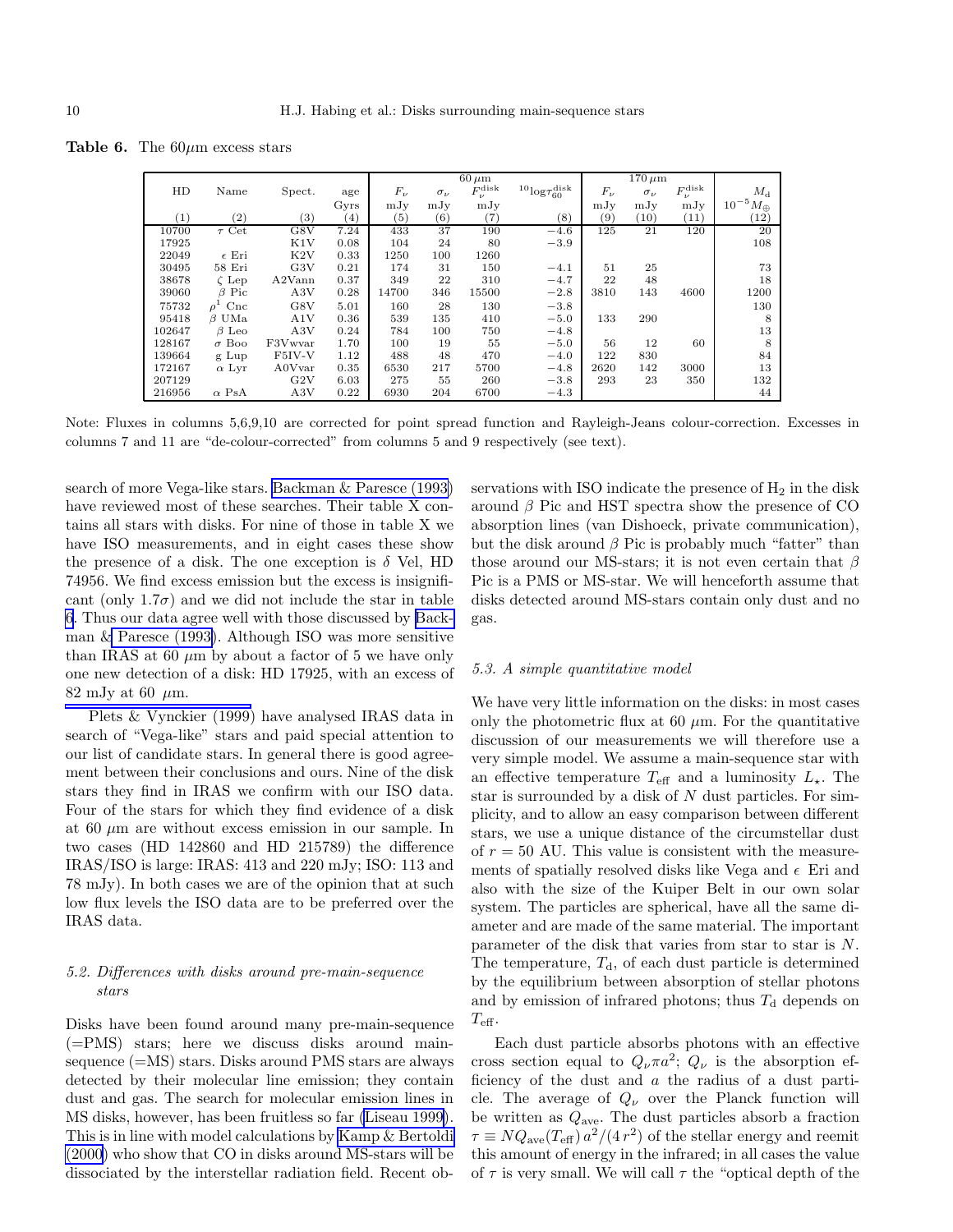disk"; it represents the extinction by the disk at visual wavelengths:

$$
\tau = \frac{L_d}{L_*} = \frac{F_{\text{bol}}^{\text{d}}}{F_{\text{bol}}^{\text{pred}}}.
$$
\n(2)

The mass of the disk,  $M_d$ , is proportional to  $\tau$ :

$$
M_{\rm d} = \frac{16\pi}{3} \frac{\rho \, a \, r^2}{Q_{\rm ave}} \tau \tag{3}
$$

We will use spheres with a radius a of  $1 \mu m$  and with material density  $\rho$  and optical constants of interstellar sil-icate([Draine & Lee 1984\)](#page-13-0); we use  $Q_{\text{ave}} = 0.8$  and derive  $M_{\rm d}$  = 0.5  $\tau$  M<sub> $\oplus$ </sub>. It is known that the grains in Vega-like systems are much larger than interstellar grains. For A stars, the emission is probably dominated by grains larger than 10  $\mu$ m [\(Aumann et al. 1984;](#page-13-0) [Zuckerman & Becklin](#page-14-0) 199[3;](#page-14-0) [Chini et al. 1991\)](#page-13-0), because smaller grains are blown out by radiation pressure. However, for F, G, and K stars, the blowout sizes are  $1 \mu m$  or smaller and it must be assumed that the emission from these stars is dominated by smaller grains. We calculate mass estimates using the grain size of  $1 \mu$ m. Since the mass estimates depend linearly upon the grain size, the true masses of systems with bigger grains can easily be calculated by scaling the value. The mean absorption efficiency factor  $Q_{\text{ave}}$  is only weakly dependent upon the grain size for sizes between 1 and  $100 \mu m$ .

Numerical simulations made us discover a simple property of this model that is significant because it makes the detection probability constant for disks of stars of different spectral type . Define a variable called "contrast":  $C_{60} \equiv (L_{\nu,d}/L_{\nu,*})_{60 \mu m}$ , and assume black body radiation by the star and by the dust particles, then  $C_{60}$  is constant for  $T_{\text{eff}}$  in the range of A, F, and G-stars. The reason for this constancy is that when  $T_{\text{eff}}$  drops the grains get colder and emit less in total, but because 60  $\mu$ m is at the Wien side of the Planck curve, their emission rate at  $60 \mu m$  goes up. For a more elaborate discussion see appendix C. Let us then make a two-dimensional diagram of the values of  $\tau$  (or of  $M_d$ ) as a function of  $T_{\text{eff}}$  and  $C_{60}$ : see Fig. 5. Constant values of  $\tau$  appear as horizontal contours for  $T_{\text{eff}} > 5,000$  K. The triangles in the diagram represent the disks that we detected; small squares represent upper limits. The distribution of detections and upper limits makes clear that we detected all disks with  $\tau > 2 \times 10^{-5}$ or  $M_{\rm d}$  1.0 × 10<sup>-5</sup> $M_{\oplus}$  around the A, F, G-type stars in our sample of 84 stars; we may, however, have missed a few disks around our K stars and we may have missed truncated and thus hot disks.

## 5.4. The incidence and survival of remnant dust disks

The results discussed here have also been presented in [Habing et al. \(1999](#page-14-0)).



Fig. 5. The <sup>10</sup>logarithm of the fraction of stellar energy emitted by the disk is shown as a function of  $T_{\text{eff}}$  and  $C_{60}$ . The labels to the curves indicate the <sup>10</sup>logarithm of  $\tau$ . The triangles represent stars with a disk, and the small squares indicate the upper limit of non-detections. Using our standard dust particle model the mass of each disk is given by  $M_{\rm d}= 0.5 \,\tau\, {\rm M}_{\oplus}$  (see text).

Stellar ages have been derived in an accompanying paper([Lachaume et al. 1999](#page-14-0)). Errors in the determination of the ages have been given in that paper; occasionally they may be as large as a factor of 2 to 3; errors that large will not detract from our main conclusions.

#### 5.4.1. The question of completeness and statistical bias

Our sample has been selected from the catalogue of stars within 25 pc from the Sun by [Woolley et al. \(1970](#page-14-0)); this catalogue is definitely incomplete and so must be our sample. Even within the distance limits given in Table [1](#page-2-0) stars will exist that we could have included but did not. This incompleteness does not, however, introduce a statistical bias: we have checked that for a given spectral type the distribution of the stellar distances is the same for stars with a disk as for stars without a disk; this is illustrated by the average distances in Table 7.

Table 7. : Average distances of stars with and without a disk

|            | #  | without disk  | # | with disk      |
|------------|----|---------------|---|----------------|
|            |    | (pc)          |   | (pc)           |
| ∆**        | 9  | $22.6 + 11.0$ | 6 | $16.8 \pm 7.1$ |
| . .<br>F** | 21 | $14.6 + 4.6$  | 2 | $14.0 + $      |
| -<br>G**   | 17 | $12.3 + 3.9$  | 4 | $11.3 \pm 5.3$ |
|            | 20 | $9.5 \pm 3.8$ | 2 | $6.6 + $       |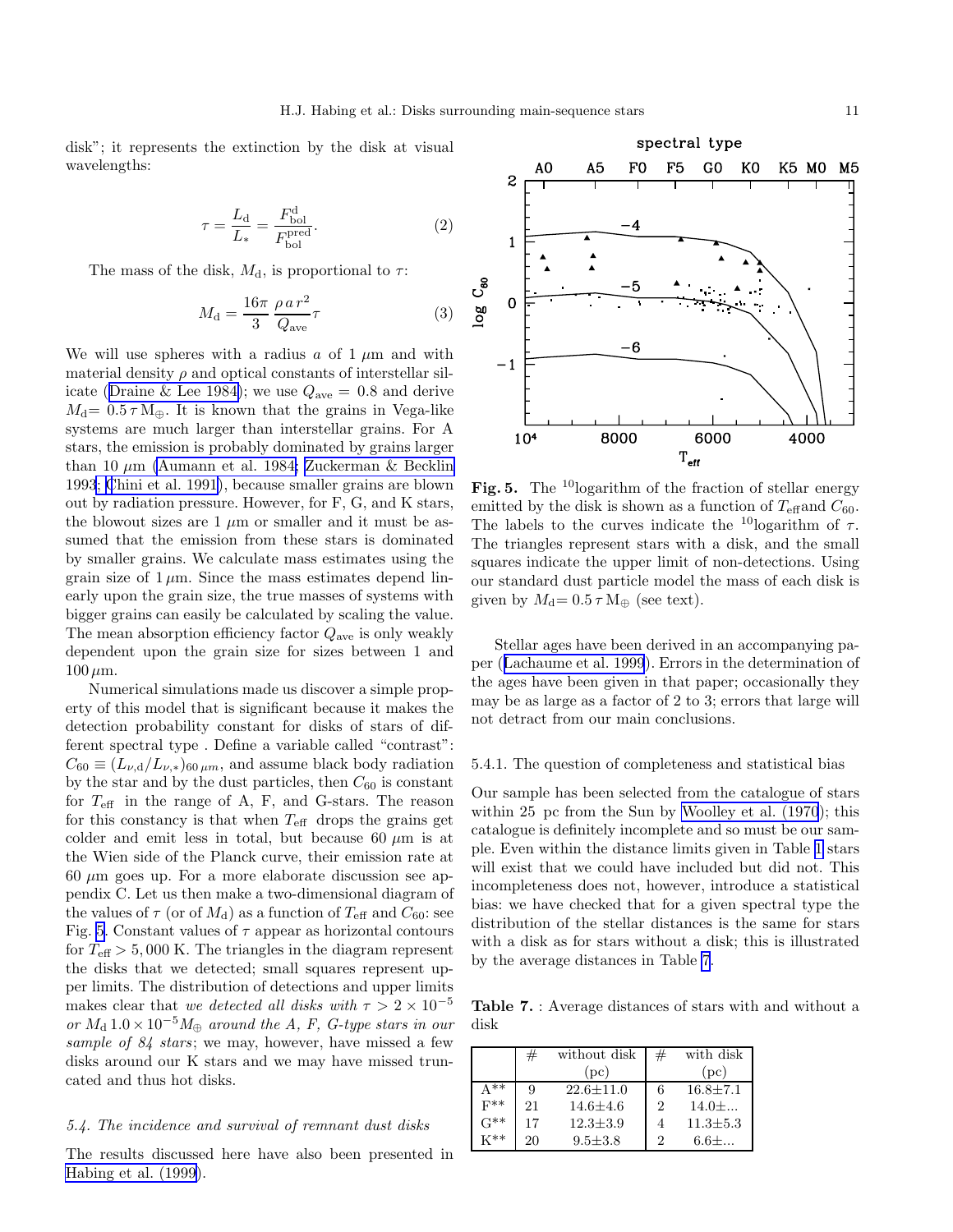<span id="page-11-0"></span>

Fig. 6.  $\tau$ , the fraction of the stellar light reemitted at infrared wavelengths, is shown as a function of stellar age

5.4.2. Detection statistics and stellar age

Table 8. : Detection statistics

|                     | < 400          |                |                | 400-1000 |     | $1.0 - 5.0$    | > 5.00 |          |
|---------------------|----------------|----------------|----------------|----------|-----|----------------|--------|----------|
|                     | Myr            |                | Myr            |          | Gyr |                | Gyr    |          |
|                     | tot            | disk           | tot            | disk     | tot | disk           | tot    | disk     |
| $A^{**}$            | 10             | 6              | 4              | $\theta$ |     | 0              | 0      | $\theta$ |
| $F^{**}$            | 0              | 0              |                | 0        | 17  | $\overline{2}$ | 5      | 0        |
| $G^{**}$            | $\overline{2}$ |                | 0              | 0        |     | $\theta$       | 12     | 3        |
| $\overline{K}^{**}$ | 3              | $\overline{2}$ | $\overline{2}$ | 0        | 5   | 0              | 12     | 0        |
|                     |                |                |                |          |     |                |        |          |
| total               | 15             | 9              |                | 0        | 30  | $\overline{2}$ | 29     | 3        |

Fig. 6 presents graphically the fraction of the (visual) stellar light reemitted in the infrared by the disk as a function of the stellar age. Similar diagrams based mainly on IRAS results, have been published before- see, for example, [Holland et al. \(1998\)](#page-14-0). A general, continuous correlation appears: disks around PMS-stars (e.g. Herbig AeBe) are more massive than disks around stars like  $\beta$  Pic and Vega, and the disk around the Sun is still less massive. These earlier diagrams have almost no data on the age range shown in Fig. 6 and the new ISO data fill in an important hole.

Table 8 summarizes the detections at 60  $\mu$ m separately for stars of different age and of different spectral type together with the same numbers for stars with a disk; in the column marked "tot" the total number of stars (disks plus no-disks) is shown and under the heading "disk" the number of stars with a disk. The total count is 81 instead of 84 because for three of our target stars (two A-stars and one K-star) the age could not be estimated in a satisfying manner. Table 8 shows that the stars with a detected disk are systematically younger than the stars without disk: out of the 15 stars younger than 400 Myr nine (60%) have



Fig. 7. Cumulative distribution of excess stars, as a function of the index after sorting by age. The two segments of a continuous straight line are predicted by assuming that in the first 400 Myr the rate of disappearance of disks is much higher than afterwards (see text).

a disk; out of the 66 older stars only five have a disk (8%). Furthermore, there exists a more or less sharply defined age above which a star has no longer a disk. This is best demonstrated by the A-stars. Six A-stars have a disk; the stellar ages are 220, 240, 280, 350, 360, 380 Myr. For the A-stars without disk the corresponding ages are 300, 320, 350, 380, 420, 480, 540, 890, 1230 Myr: 350 to 400 Myr is a well-defined transition region. We conclude that the A stars in general arrive on the main-sequence with a disk, but that they loose the disk within 50 Myr when they are about 350 Myr old.

Is what is true for the A-stars also valid for the stars of other spectral types? Our answer is "probably yes": of the five F, G, and K stars younger than 400 Myr three (60%) have a disk. Of the 61 F, G, and K stars older than 400 Myr five have a disk (one in twelve or 8%). The percentages are the same as for the A-stars but the 60% for young G- and K-stars is based on only three detections. It seems that the disks around F, G, and K stars decay in a similarly short time after arrival on the main sequence.

An immediate question is: do all stars arrive at the main sequence with a disk? Studies of pre-main-sequence stars show that disks are common, but whether they always exist is unknown. The sequence of ages of the Astars shows that the three youngest A-stars have a disk. This suggests that all stars arrive on the main sequence with a disk, but the suggestion is based on small-number statistics. We therefore leave the question without an answer but add two relevant remarks without further comment: some very young stars have no detectable disk, for example HD 116842 (A5V, 320 Myr), HD 20630 (G5V,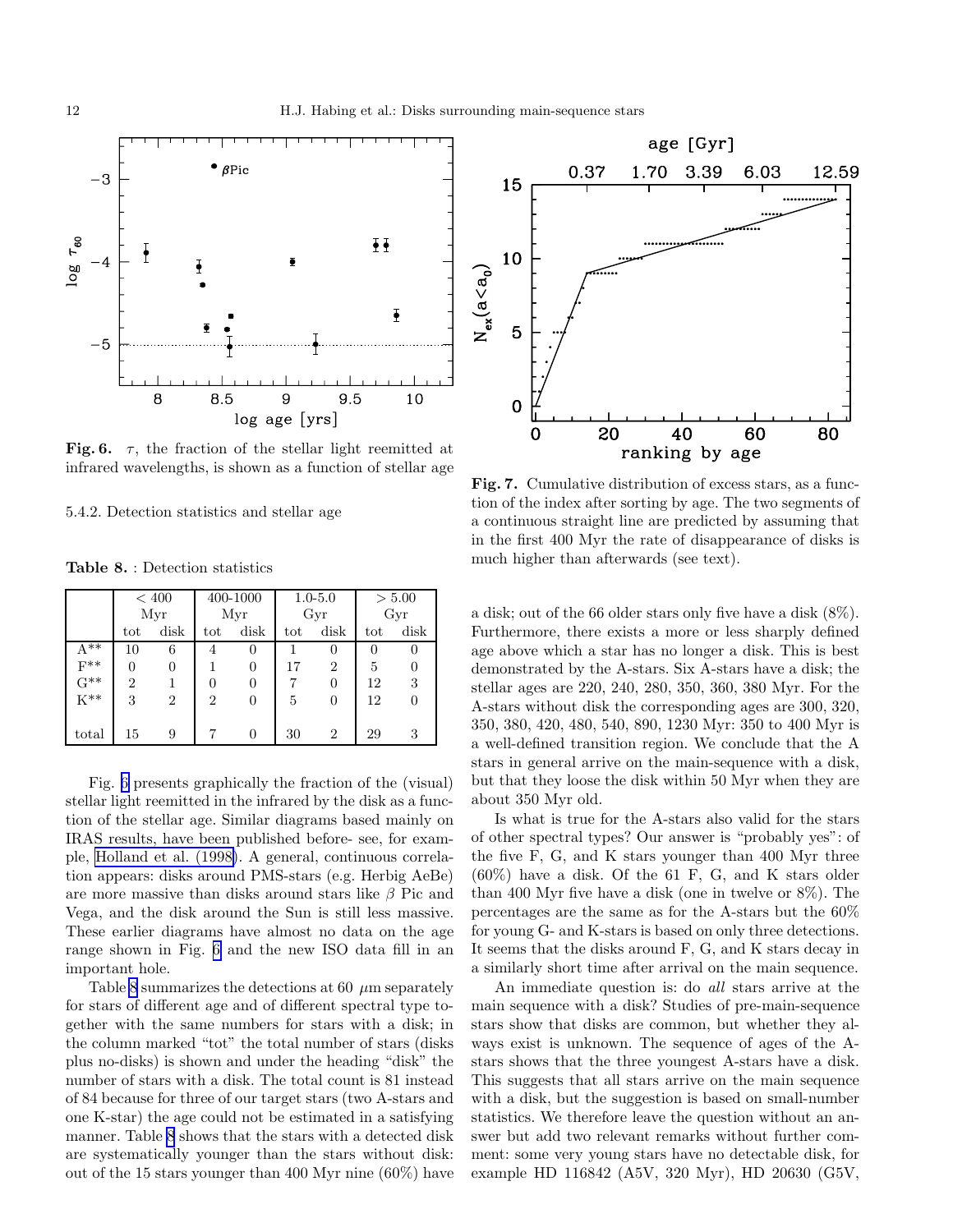300 Myr), HD 37394 (K1V, 320 Myr) and some old stars have retained their disk; examples: HD 10700 (G8V, 7.2 Gyr), HD 75732 (G5V, 5.0 Gyr) and HD 207129 (G0V, 4.4 Gyr); the last case has been studied in detail [\(Jourdain de](#page-14-0) Muizo[n et al. 1999](#page-14-0)).

Th[e age effect is shown graphically in Fig. 7; it displays](#page-13-0) the cumulative distribution of stars with a disk. The x-axis is the index of a star after all stars have been sorted by age. At a given age the local slope of the curve in this diagram gives the probability that stars of that age have a disk. The two line segments shows how the cumulative number increases when 70% of the disks disappear gradually in the first 0.4 Gyr and the remaining 30% gradually in the 12 Gyr thereafter.

In section 5.6 we will review the evidence that at about 400 Myr after the formation of the Sun a related phenomenon took place in the solar system.

#### 5.5. The need to continuously replenish the dust particles

In "Vega-like" circumstellar disks the dust particles have a life-time much shorter than the age of the star. Within 1 Myr they will disappear via radiation pressure and the Poynting-Robertson effect [\(Aumann et al. 1984](#page-13-0)). An upper limit of 10<sup>6</sup> year is given for dust around A-type stars by Po[ynting-Robertson drag \(](#page-14-0)[Burns et al. 1979](#page-13-0)[;](#page-14-0) [Backman](#page-13-0) [& Paresce 1993\); the actual life time will be smaller: for](#page-13-0)  $\beta$ Pic, [Artymowicz & Clampin \(1997\)](#page-13-0) find only 4000 years. Continuously new grains have to replace those that disappear. A plausible mechanism that can supply these new grains at a high enough rate and for a sufficient long time are the collisions between asteroids and planetesimals. Direct detection of such larger bodies is not yet possible although the existence of comets around  $\beta$  Pic is suggested by the rapidly appearing and disappearing components of the CaII K-absorption line([Ferlet et al. 1987\)](#page-13-0). The total mass of the dust that ISO detected is about that of the Moon. To produce the dust for 400 Myr much more mass must be present in invisible form, that of asteroids or "planetesimals". Thus the disappearance of the infrared excess on a timescale of 400 Myr does not trace the removal of the dust grains, but the lifetime of the disk or planetesimals that replenishes the dust. In the solar system the same may have happened; see below.

## 5.6. Disks in the presence of a companion star or a planet

When a star has a companion or a planet the gravitational field will have a time-variable component. Will this component destroy the disk? Not necessarily so: the planets Jupiter and Saturn have both a dust disk and many satellites.

On purpose we did not select narrow binaries: we rejected stars within 1 arcmin from a target star, unless this other star was at least 5 magnitudes fainter in the

V -band. This criterium accepts wide multiple-stars and indeed these occur. We used the Hipparcos Catalogue to check all 84 stars from Table [2](#page-3-0) for multiplicity. Forty-eight stars have an entry in the "Catalogue of companions of double and multiple stars" (=CCDM), see Dommanget  $\&$ Nys (1994). Among the 14 stars with a disk there are seven wide multiple-stars. In one case (HD22049) the star is part of an astrometric double; we ignore the object. That leaves us with six stars that have both a disk and stellar companions. The conclusion is therefore that companions do not necessarily destroy a disk.

Table 9 contains information on these six stars with both a disk and (at least) one companion. In column (1) the name appears, in column (2) the HD-number and in column (3) the entry-number in the CCDM; column (4) gives the total number of companions given in the CCDM, column  $(5)$  gives the distance, r, between A and B in astronomical units and column (6) the magnitude difference in the V -band between the first and the second component ("A" and "B", respectively).

There are at least two remarkable cases in Table 9. One is Vega (HD 172167) with four companions; its brightest companion is at 490 AU, but its closest companion at only 200 AU, just outside of Vega's disk. The other is  $\rho^1$  Cnc that has a disk [\(Dominik et al. 1998;](#page-13-0) [Trilling & Brown](#page-14-0) 1998; [Jayawardhana et al. 2000\)](#page-14-0), a planet([Butler et al.](#page-13-0) 1997) and a stellar companion.

Table 9. Multiple systems with a dust disk

| Name         | НD     | <b>CCDM</b>    | $N_{\rm tot}$ | $\boldsymbol{r}$ | $\Delta m$ |
|--------------|--------|----------------|---------------|------------------|------------|
|              |        |                |               | AU               |            |
| $\tau$ Cet   | 10700  | 01441-1557     |               | 328              | 9.5        |
| Cnc          | 75732  | $08526 + 2820$ |               | 1100             | 7.2        |
| $\beta$ Leo  | 102647 | $11490 + 1433$ | 3             | 440              | 13.5       |
| $\sigma$ Boo | 128167 | $14347 + 2945$ | 2             | 3700             | 5.3        |
| $\alpha$ Lyr | 172167 | 18369+3847     | 4             | 490              | 9.4        |
|              | 207129 | 21483-4718     |               | 860              | 3.0        |

The data in Table 9 thus show that disks are found in wide multiple-systems: multiplicity does not necessarily destroy a disk.

#### 5.7. The connection to the solar system

The solar system shows evidence for a fast removal of a disk of planetesimals a few hundred Myr after the Sun formed a disk. The best case is given by the surface of the Moon, where accurate crater counting from high resolution imaging can be combined with accurate age determinations of different parts of the Moon's surface. The age of the lunar surface is known from the rocks brought back to earth by the Apollo missions; the early history of the Moon was marked by a much higher cratering rate than observed today; see for a discussion [Shoemaker &](#page-14-0) [Shoemaker \(1999](#page-14-0)). This so-called "heavy bombardment"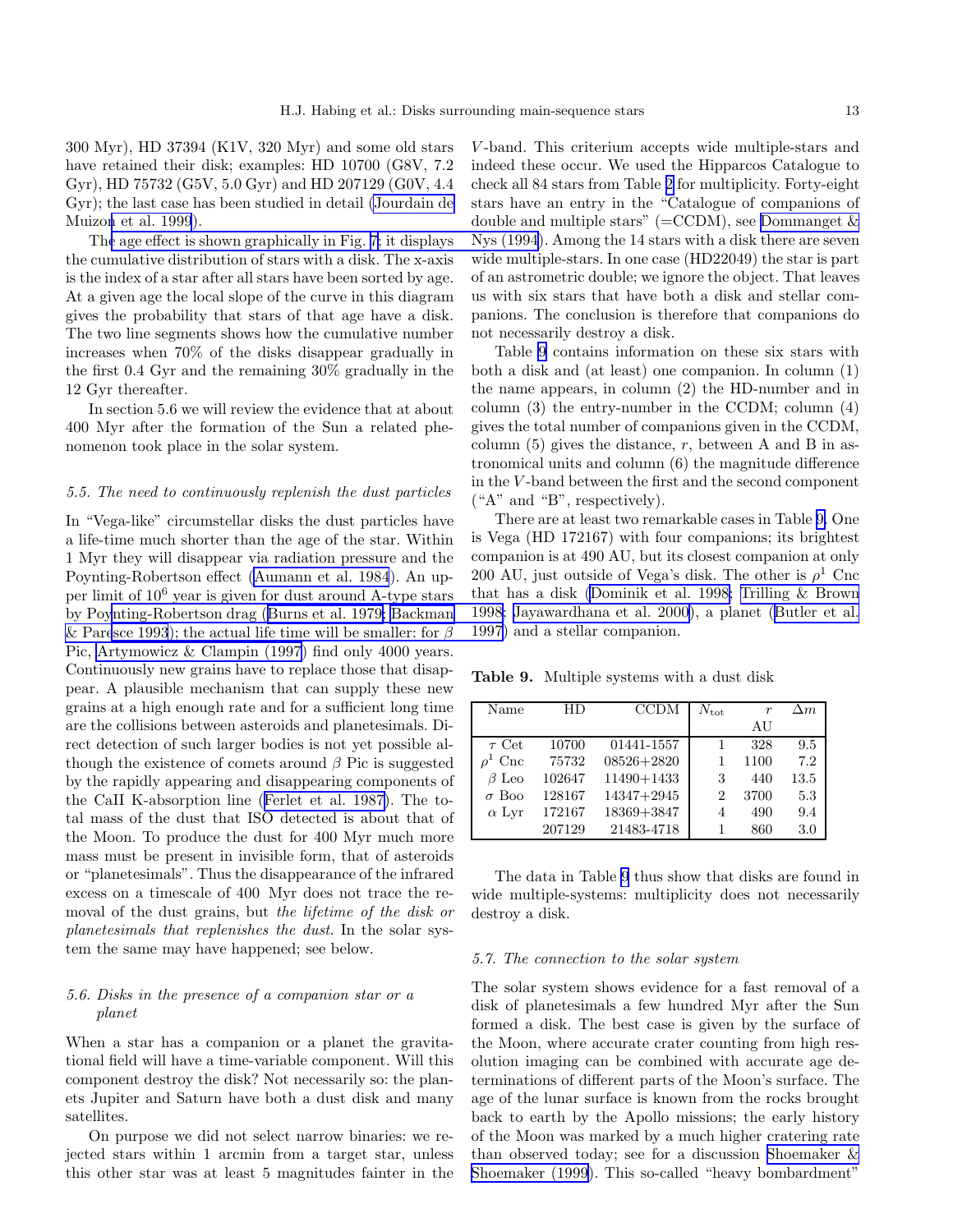<span id="page-13-0"></span>lasted until some 600 Myr after the formation of the Sun. Thereafter the impact rate decreased exponentially with time constants between  $10^7$  and a few times  $10^8$  years (Chyba 1990).

Other planets and satellites with little erosion on their surface confirm this evidence: Mercury [\(Strom &](#page-14-0) Neuku[m 1988\)](#page-14-0), Mars (Ash et al. 1996; [Soderblom et al.](#page-14-0) 197[4\) G](#page-14-0)anymede and Callisto([Shoemaker & Wolfe 1982](#page-14-0); [Neukum et al. 1997](#page-14-0); [Zahnle et al. 1998](#page-14-0)). The exact timescales are a matter of debate. Thus there are indications of a cleanup phase of a few hundred Myr throughout the solar system; these cleanup processes may be dynamically connected.

## 6. Conclusions on the incidence of remnant disks

The photometers on ISO have been used to measure the 60 and 170  $\mu$ m flux densities of a sample of 84 main-sequence stars with spectral types from A to K.

On the basis of the evidence presented we draw the following conclusions:

- Fourteen stars have a flux in excess of the expected photospheric flux. We conclude that each of these has a circumstellar disk that is a remnant from its premain-sequence time. Two more stars may have a disk, but there is a significant chance that the emission is due to a background galaxy.
- The overall incidence of disks is 14/84 or 17%. A-stars have a higher incidence than the other stars.
- We prove that the detectability of a given disk is the same for A, F and G-stars with the same photospheric flux at  $60 \mu m$ ; K stars have a lower probability of detection.
- The disks that we detect have a value of  $\tau$ , between  $2 \times 10^{-4}$  and  $4 \times 10^{-6}$ . The upper limit is real: mainsequence stars do not carry stronger disks; the exception is  $\beta$  Pic with  $\tau = 8 \times 10^{-3}$ . The lower limit is caused by selection effects: fainter disks are below our detection threshold.
- Six out of the ten A-type stars younger than 400 Myr have a disk; the disk is absent around all five older A-type stars: the disks disappear around this age.
- Disks around F-, G- and K-stars probably disappear on a similar time scale. The disappearance of disks is not a continuous process; 400 Myr is the age at which most disks disappear.
- In [the history of our solar system the abrupt ending of](http://arxiv.org/abs/astro-ph/0002283) the initial "heavy bombardment" of the Moon has the same time scale.
- We suggest that the disks that we detect are actually sites where a "heavy bombardment" takes place now. The time scale on which the disks disappear is actually the time scale of the disappearance of the bombarding planetesimals.
- The mass that we detect through its infrared emission is only a minute fraction (about  $10^{-5}$ ) of the mass

present. We see the gravel but not the very big stones that produce it.

- Some very young stars lack a disk; some very old stars still have a disk: the existence of both groups needs to be explained.
- Stars in multiple systems retain their remnant disks as often as isolated stars.

Acknowledgements. The ISOPHOT data presented in this paper was reduced using PIA, which is a joint development by the ESA Astrophysics Division and the ISOPHOT consortium. In particular, we would like to thank Carlos Gabriel for his help with PIA. We also thank J. Dommanget for helpful information on the multiplicity of our stars and the referee, R. Liseau for his careful comments. This research has made use of the Simbad database, operated at CDS, Strasbourg, France, and of NASA's Astrophysics Data System Abstract Service. CD was supported by the Stichting Astronomisch Onderzoek in Nederland, Astron project 781-76-015.

## References

- Abrahám P., Leinert C., Burkert A., Lemke D., Henning T., 1998, A& A 338, 91
- Artymowicz P., Clampin M., 1997, ApJ 490, 863
- Artymowicz P., Burrows C., Paresce F., 1989, ApJ 337, 494
- Ash R.D., Knott S.F., Turner G., 1996, Nature 380, 57
- Aumann H., 1985, PASP 97, 885
- Aumann H., Gillett F., Beichman C., et al., 1984, Ap.J. 278, L23
- Backman D., Paresce F., 1993, in Levy E., Lunine J., eds., Protostars and Planets III, pp. 208–2000, University of Arizona, Tucson
- Beckwith S., Sargent A., 1996, Nature 383
- Bliek N.v.d., Prusti T., Waters L., 1994, A&A 285
- Burns J.A., Lamy P.L., Soter S., 1979, Icarus 40, 1
- Butler R., Marcy E. G.W.and Williams, Hauser H., Shirts P., 1997, ApJLet 474, L115
- Chini R., Kruegel E., Kreysa E., Shustov B., Tutukov A., 1991, A&A252, 220
- Chyba C.F., 1990, Nature 343, 129
- Dent W., Walker H., Holland W., Greaves J., 2000, MN-RAS 314, 702
- Dole H., Gispert R., Lagache J.L. Guilaine Puget, et al., 2000, in Lemke D., Stickel M., Wilke K., eds., ISO Surveys of a Dusty Universe, Springer Verlag, [\(astro](http://arxiv.org/abs/astro-ph/0002283)ph/0002283)
- Dominik C., Laureijs R., Jourdain de Muizon M., Habing H., 1998, A&A 329, L53
- Dommanget J., Nys O., 1994, Comm. Obs. R. Belgique, Ser. A. 115
- Draine B., Lee H., 1984, ApJ 285, 89
- Elbaz D., Cesarsky C., Fadda D., et al., 2000, A&A Lett in press, [\(astro-ph/9910406\)](http://arxiv.org/abs/astro-ph/9910406)
- Ferlet R., Hobbs L., Vidal-Madjar A., 1987, A& A 185, 267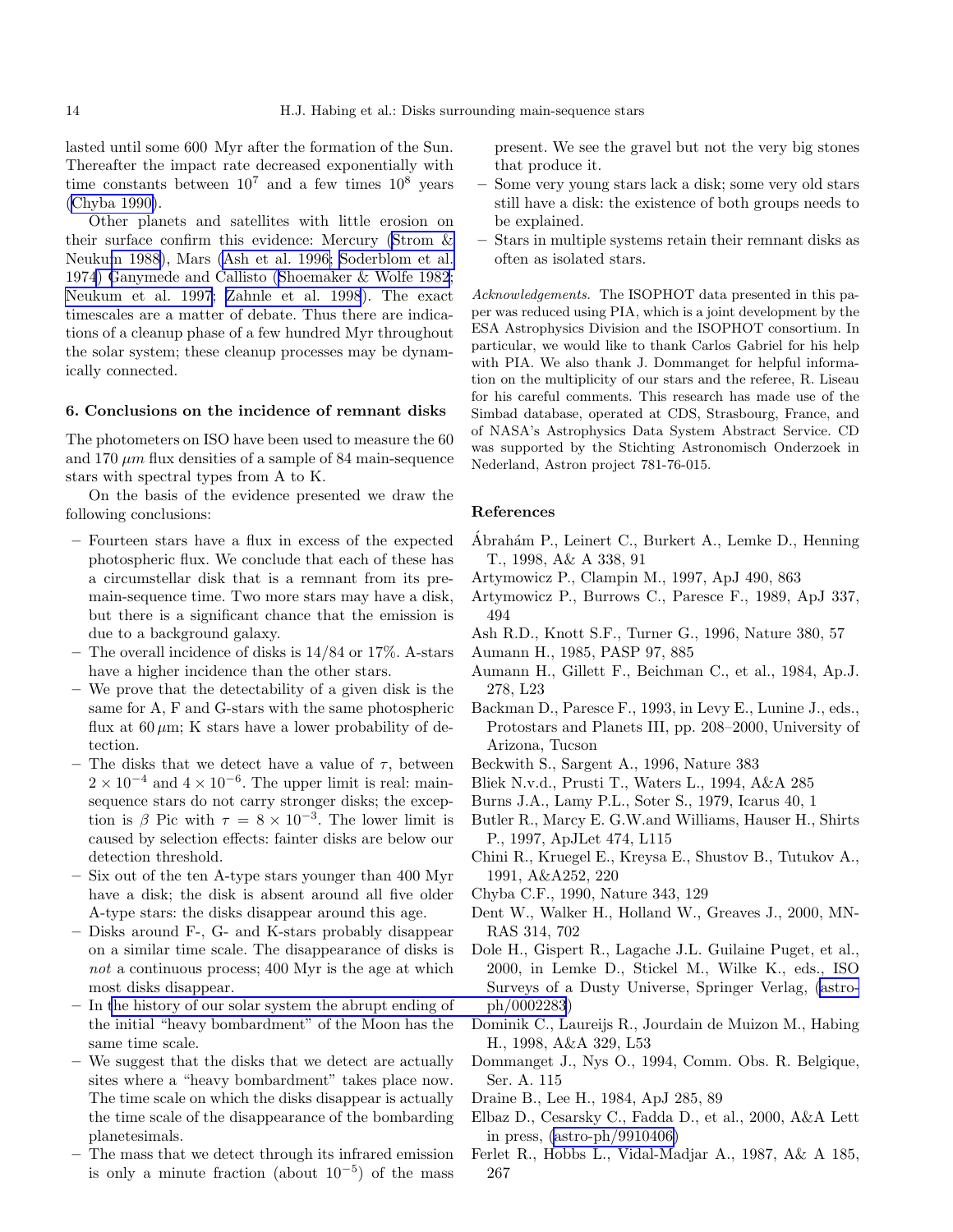- <span id="page-14-0"></span>Gillett F., 1986, in Israel F., ed., Light on dark matter, pp. 61–70, Reidel, Dordrecht
- Habing H., Bouchet P., Dominik C., et al., 1996, A&A 315, L233
- Habing H., Dominik C., Jourdain de Muizon M., et al., 1999, Nature 401, 456-458
- Hobbs L., Vidal-Madjar A., Ferlet R., Albert C., Gry R., 1985, ApJLet 293, L29
- Holland W., Greaves J., Zuckerman B., et al., 1998, Nature 392, 788
- Jayawardhana R., Holland W., Greaves J., et al., 2000, ApJ 536, 425
- Johnson H., Wright C., 1983, ApJS 53, 643
- Jourdain de Muizon M., Laureijs R., Dominik C., et al., 1999, A&A 350, 875
- Kamp I., Bertoldi F., 2000, A&A 353, 276
- Kessler M., Steinz J., Anderegg M., et al., 1996, A&A 315, L27
- Klaas U., Krüger H., Heinrichsen I., Heske A., Laureijs R., 1994, ISOPHOT Observer's Manual, Version 3.1, ESA Publication
- Kunzli M., North P., Kurucz R.L., Nicolet B., 1997, A&AS 122, 51
- Lachaume R., Dominik C., Lanz T., Habing H., 1999, A&A 348, 897
- Laureijs R., Klaas U., Richards P., Schulz B., 2000, ISO Handbook, Volume V: PHT–The Imaging Photo-Polarimeter version 1.0, ISO Data Centre, (url: www.iso.vilspa.esa.es/manuals/HANDBOOK/V/)
- Lemke D., Klaas U., Abolins J., et al., 1996, A&A 315, L64
- Liseau R., 1999, A&A 348, 133
- Mannings V., Barlow M., 1998, ApJ 497, 330
- Matsuhara H., Kawara K., Sato Y., et al., 2000, A&A accepted,([astro-ph/0006444](http://arxiv.org/abs/astro-ph/0006444))
- Natta A., Panagia N., 1976, A&A 50, 191
- Neukum G., Wagner R., Wolf U., et al., 1997, BAAS 29, 984
- Oliver S., Serjeant S., Efstathiou A., et al., 2000, in Lemke D., Stickel M., Wilke K., eds., ISO Surveys of a Dusty Universe, Springer Verlag, [\(astro-ph/0005279\)](http://arxiv.org/abs/astro-ph/0005279)
- Perryman M., O'Flaherty K., van Leeuwen F., et al., 1997, The Hipparcos and Tycho Catalogues, ESA SP-1200
- Plets H., Vynckier C., 1999, A&A 343
- Plets H., Waelkens C., Oudmaijer R., Waters L., 1997, A&A 323, 513
- Sargent A., Welch W., 1993, Annu. Rev. Astron. Astrophys. 31, 297
- Shoemaker E., Shoemaker C., 1999, in Beatty J.K., Petersen C., Chaikin A., eds., The new solar system, 4th edition, pp. 69–85, Sky Publishing Corporation and Cambridge University Press
- Shoemaker E.M., Wolfe R.A., 1982, in Morrison D., ed., Satellites of Jupiter, pp. 277–339, Univ. of Arizona Press, Tucson
- Smith B., Terrile R., 1984, Science 226, 1421



Fig. A.1. The upper half labels the different pixels of the C100 and C200 detectors seen in projection on the sky. The lower half describes the stepping directions: see text.

- Soderblom L.A., Condit C.D., West R.A., Herman B.M., Kreidler T.J., 1974, Icarus 22, 239
- Strom R.G., Neukum G., 1988, in Mercury, pp. 336–373, University of Arizona Press
- Trilling D., Brown R., 1998, Nature 395, 775
- van Dishoeck E., Blake G.A., 1998, Annu. Rev. Astron. Astrophys. pp. 317–368
- Walker H., Wolstencroft R., 1988, PASP 100, 1509
- Waters L., Coté J., Aumann H., 1987, Astronomy and Astrophysics 172, 225
- Weissman P.R., 1984, Science 224, 987
- Woolley R., Epps E., Penston M., Pocock S., 1970, Royal Obs. Ann. 5
- Zahnle K., Dones L., Levison H.F., 1998, Icarus 136, 202
- Zuckerman B., Becklin E.E., 1993, ApJ414, 793

## Appendix A: Observing strategy for minimaps

The observations at 60  $\mu$ m and 170  $\mu$ m have been taken as minimaps with the C100 and C200 detector arrays using 3x3 rastersteps ; see Fig. [A.1](#page-7-0). In this figure the upper half shows the labeling, "p", of the 9, respectively 4 pixels (detectors) for the C100 and C200 arrays. The lower diagram gives the numbering, "r", of the successive array positions as it moves over the sky; the raster step is 46 arcseconds for both arrays. Consider first a measurement with the C100 array. At raster step  $r = 1$  the source illuminates pixel  $p = 7$ ; at the next step,  $r = 2$ , the source illuminates  $p = 4$ , at  $r = 3$  the source is on  $p = 1$ , etc.. For the C200 measurements  $r = 1$  has the source on  $p = 1$ ; at  $r = 2$  the source is half on  $p = 1$  and half on  $p = 2$ ; at  $r = 3$  the source is on  $p = 2$ , et cetera.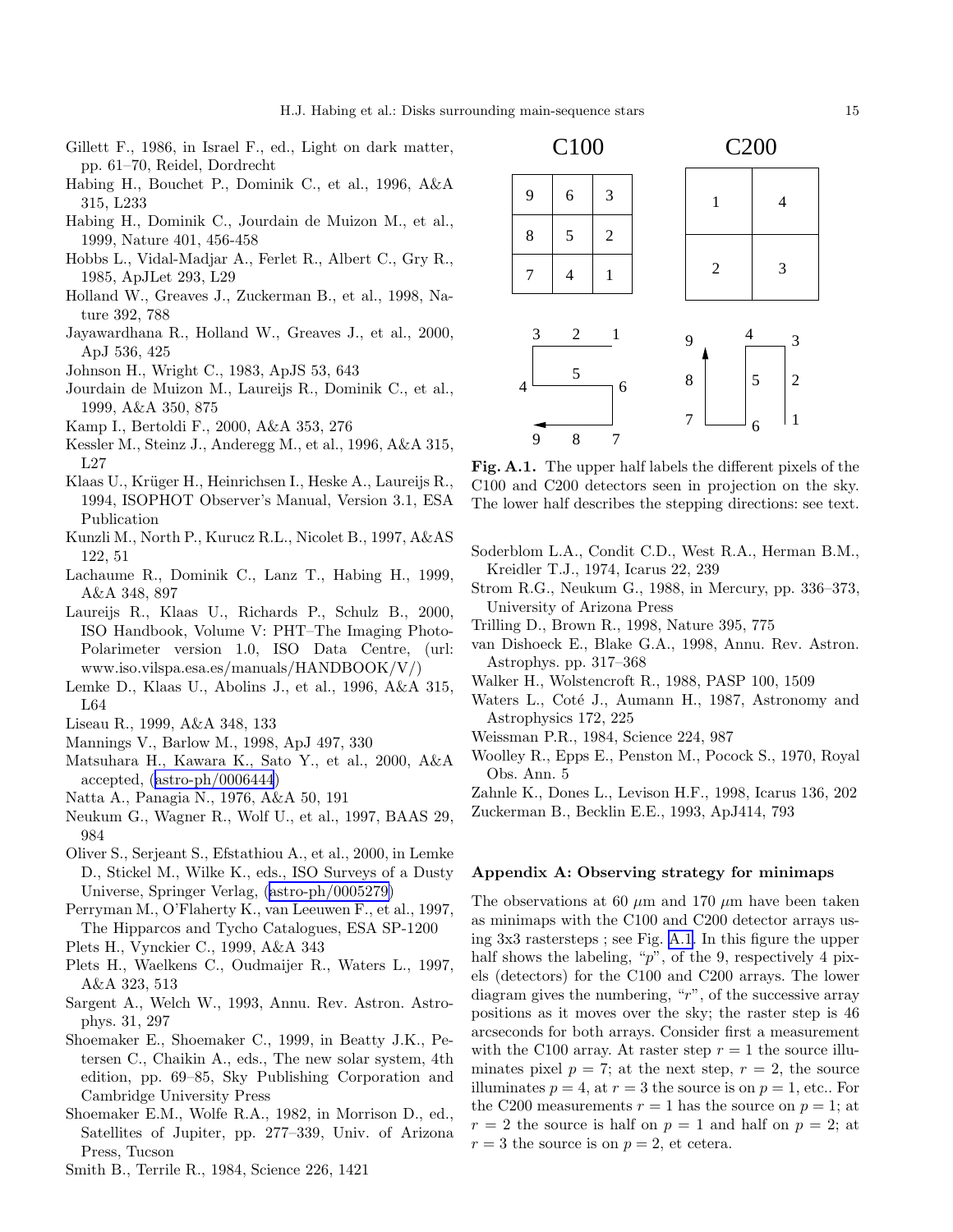<span id="page-15-0"></span>Table B.1. Weight factors for minimap flux determination

|                          |                                           |                |                                           |                                           |                | Raster position |                                           |                  |                                           |
|--------------------------|-------------------------------------------|----------------|-------------------------------------------|-------------------------------------------|----------------|-----------------|-------------------------------------------|------------------|-------------------------------------------|
| Pix                      | $\mathbf{1}$                              | $\overline{2}$ | 3                                         | 4                                         | 5              | 6               | 7                                         | 8                | 9                                         |
| C100                     |                                           |                |                                           |                                           |                |                 |                                           |                  |                                           |
| $\mathbf{1}$             | $\theta$                                  | $\overline{0}$ | 1                                         | 0                                         | $\Omega$       |                 |                                           | $\frac{1}{3}$    |                                           |
| $\overline{2}$           |                                           | 0              | $\theta$                                  | $\overline{1}$                            | $\theta$       | $\frac{1}{3}$   | $\frac{1}{3}$ $\frac{1}{3}$ $\frac{1}{0}$ |                  |                                           |
| $\overline{3}$           | $\frac{1}{3}$ $\frac{1}{3}$ $\frac{1}{0}$ | $\frac{1}{3}$  | $\theta$                                  | $\overline{0}$                            | $\overline{0}$ | $\frac{1}{3}$   |                                           | $\boldsymbol{0}$ |                                           |
| $\overline{4}$           |                                           |                | $\overline{0}$                            | $\overline{0}$                            | $\overline{0}$ | (0)             |                                           | $\frac{1}{3}$ 0  |                                           |
| $\sqrt{5}$               |                                           | $\overline{0}$ |                                           | $\overline{0}$                            | $\mathbf{1}$   | (0)             | $\frac{1}{3}$ $\frac{1}{4}$               |                  | $\frac{1}{3}$ $\frac{1}{4}$ $\frac{1}{0}$ |
| $\overline{6}$           | $\frac{1}{4}$ $\frac{1}{3}$               | $\frac{1}{3}$  | $\frac{1}{4}$ $\frac{1}{3}$ $\frac{1}{3}$ | $\boldsymbol{0}$                          | $\overline{0}$ | (0)             | $\overline{0}$                            | $\mathbf{1}$     |                                           |
| $\overline{7}$           | $\overline{1}$                            | $\bar{0}$      |                                           | $\frac{1}{3}$ $\frac{3}{1}$ $\frac{3}{3}$ | $\overline{0}$ | (0)             | $\overline{0}$                            | $\frac{1}{3}$    | $\frac{1}{3}$ $\frac{1}{3}$ $\frac{1}{3}$ |
| 8                        | $\theta$                                  | $\Omega$       | $\frac{1}{3}$                             |                                           | $\overline{0}$ |                 | $\overline{0}$                            |                  |                                           |
| 9                        | $\overline{0}$                            | $\frac{1}{3}$  | $\overline{2}$                            |                                           | $\overline{0}$ | (0)             | $\mathbf 1$                               | $\overline{0}$   |                                           |
| $\overline{\text{C}200}$ |                                           |                |                                           |                                           |                |                 |                                           |                  |                                           |
| $\mathbf{1}$             | 1                                         | $\theta$       | $\Omega$                                  | $\overline{0}$                            | $\Omega$       | $\Omega$        | $\overline{0}$                            | $\Omega$         |                                           |
| $\overline{2}$           | $\Omega$                                  | $\Omega$       | 1                                         | $\overline{0}$                            | $\Omega$       | $\Omega$        | $^{-1}$                                   | $\Omega$         | 0                                         |
| 3                        |                                           | 0              | $\Omega$                                  | $\overline{0}$                            | $\Omega$       | $\Omega$        | $\overline{0}$                            | $\Omega$         |                                           |
| $\overline{4}$           | $\theta$                                  | $\overline{0}$ | -1                                        | $\overline{0}$                            | $\overline{0}$ | $\overline{0}$  | $\overline{1}$                            | $\overline{0}$   | $\overline{0}$                            |

#### Appendix B: Data reduction

We used the following procedure to extract the flux. The result of a minimap measurement is a flux per pixel for each pixel and each raster position. Let  $f(p, r)$  be the measured flux in pixel  $p$  at raster position  $r$ . There are  $n_p$  pixels and  $n_r$  raster positions. We first calculate a flat field correction  $f_{\text{flat}}(p)$  for each pixel by assuming that at one raster position the flux averaged over all pixels is the same

$$
f_{\text{flat}}(p) = \frac{\frac{1}{n_p} \sum_{p'=1}^{n_p} \sum_{r'=1}^{n_r} f(p', r')}{\sum_{r'=1}^{n_r} f(p, r')} \tag{B.1}
$$

Since the individual pixels in the C100/C200 cameras have different properties, we use the measurements of each pixel to derive a separate measurement of the source flux. In order to compute the background-subtracted source flux, we assign to each raster position a weight factor  $q(p, r)$ . Since the exact point spread function is not known well enough, we use as on-source measurement the raster position where the pixel was centered on the source (weight factor 1). The background measurement is derived by averaging over the raster postions where the same pixel p was far away from the source (weight  $-1/3$  or  $-1/4$ ). Raster positions in which the pixel was partially on the source are ignored (weight 0). The resulting weight factors are given in Table [B.1.](#page-2-0) The source flux measured by pixel p is given by

$$
F(p) = \frac{f_{\text{flat}}}{f_{\text{psf}}} \sum_{r'=1}^{n_r} g(p, r') f(p, r')
$$
 (B.2)

 $f_{\text{psf}}$  is the point spread function correction factor as given by Laureijs et al.  $(2000)$ . We then derive the flux  $F$  and the error  $\sigma$  by treating the different  $F(p)$  as independent measurements.

$$
F = \frac{1}{n_p} F(p) \tag{B.3}
$$

$$
\sigma = \frac{1}{\sqrt{n_p - 1}} \sqrt{\sum_{p'=1}^{n_p} (F(p') - F)^2}
$$
 (B.4)

The point spread function is broader than a pixel. We have corrected for this, using the parameter  $f_{\text{psf}}$  given above. The correction factor may be too low: [Dent et al.](#page-13-0) (2000) show that the disk around Fomalhaut ( $\alpha$  PsA) is extended compared to our point-spread function. This means that all our 60  $\mu$ m and 170  $\mu$ m detections are probably somewhat underestimated.

We have ignored pixel 6 of the C100 camera entirely, because its characteristics differ significantly from those of the other pixels: it has a much higher dark signal and anomalous transient behaviour.

In the future the characteristics of each pixel will be determined with increasing accuracy. It may prove worthwhile to redetermine the fluxes again.

## Appendix C: Optical depth of the disk, detection limit and illumination bias

We discuss how the contrast factor,  $C_{60}$ , depends on the spectral type of the star,  $T_{\text{eff}}$ , and on the optical depth,  $\tau$ , of the disk. The dust grains in the remnant disk are relatively large, at least in cases where a determination of the grain size has been possible([Bliek et al. 1994; Artymow](#page-13-0)[icz et al. 1989](#page-13-0)) and the absorption efficiency for stellar radiation will be high for stars of all spectral types. The efficiency for emission is low: the dust particles emit beyond 30  $\mu$ m and these wavelengths are larger than that of the particles. We assume that the dust grains are all of a single size,  $a$ , and located at a single distance,  $r$ , from the star. We will introduce various constants that we will call  $A_i, i = 0 - 6.$ 

$$
C_{60} \equiv \frac{L_{\nu,d}}{L_{\nu,*}} = \frac{L_{\nu,d}}{L_d} \cdot \frac{L_d}{L_*} \cdot \frac{L_*}{L_{\nu,*}}.
$$
 (C.1)

First we determine  $L_{\nu,d}$ , the luminosity of the disk at the frequency  $\nu$ , and  $L_d$ , the total luminosity of the disk:

$$
L_{\nu, d} = N 4\pi^2 a^2 Q_{\nu} B_{\nu}(T_d)
$$
 (C.2)

and

$$
L_{\rm d} = N4\pi^2 a^2 \int_0^\infty Q_\nu B_\nu(T_{\rm d}) d\nu.
$$
 (C.3)